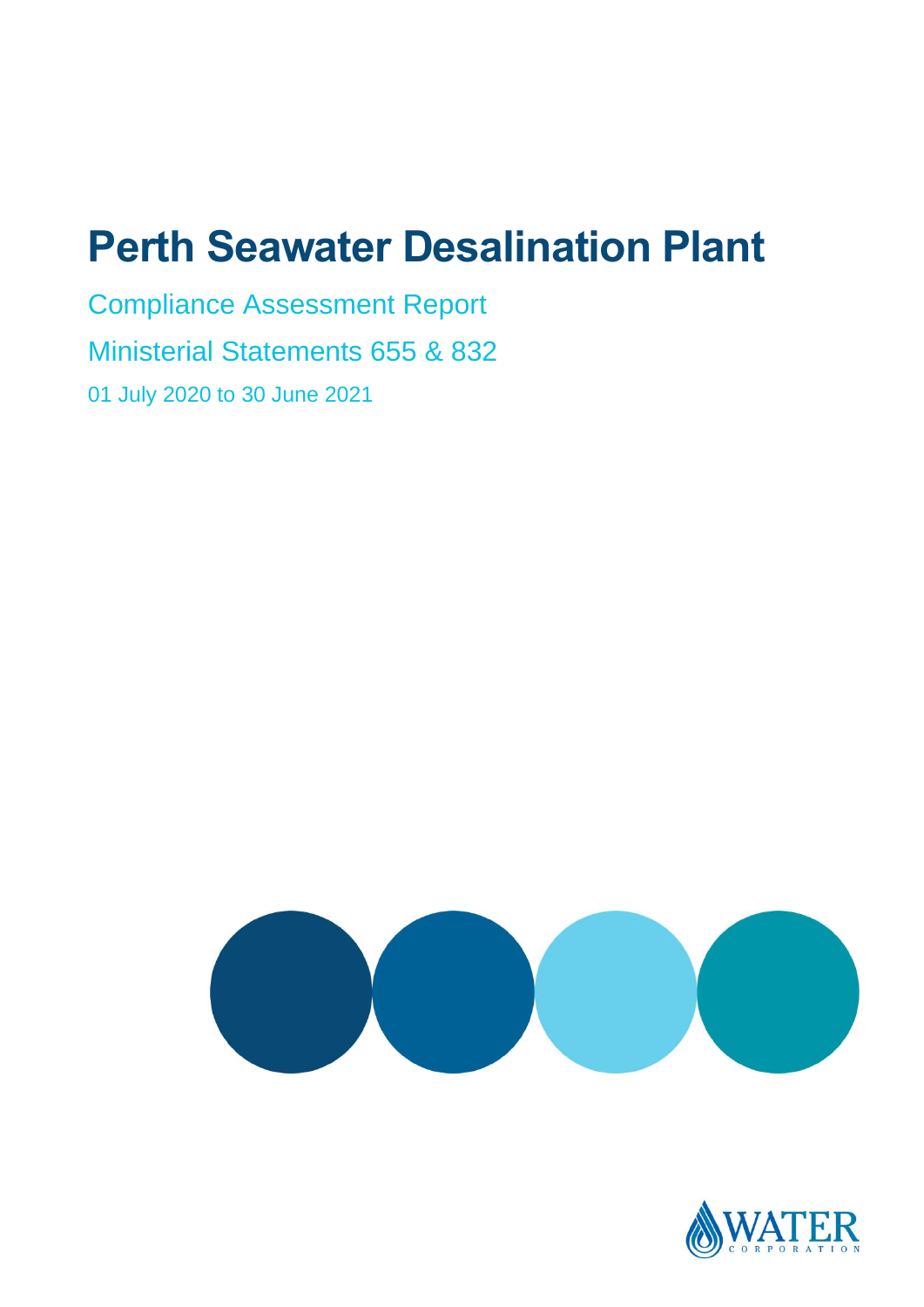

# **Contents**

| 1 <sup>1</sup>          |                                                 |                 |
|-------------------------|-------------------------------------------------|-----------------|
| $\overline{2}$          |                                                 |                 |
| $\overline{\mathbf{3}}$ |                                                 |                 |
| 3.1                     | Non-conformances/Non-compliances                | 6               |
| 3.2                     | <b>Internal/External Audits and Inspections</b> | $6\phantom{1}6$ |
| 3.3                     | <b>Complaints Register</b>                      | $6\phantom{1}6$ |
| $\overline{4}$          |                                                 |                 |
| 4.1                     | <b>Marine Monitoring</b>                        | $\overline{7}$  |
| 4.2                     | <b>Flora and Fauna Management</b>               | $\overline{7}$  |
| $\overline{\mathbf{5}}$ |                                                 |                 |
| 6                       |                                                 |                 |
| $\overline{7}$          |                                                 |                 |

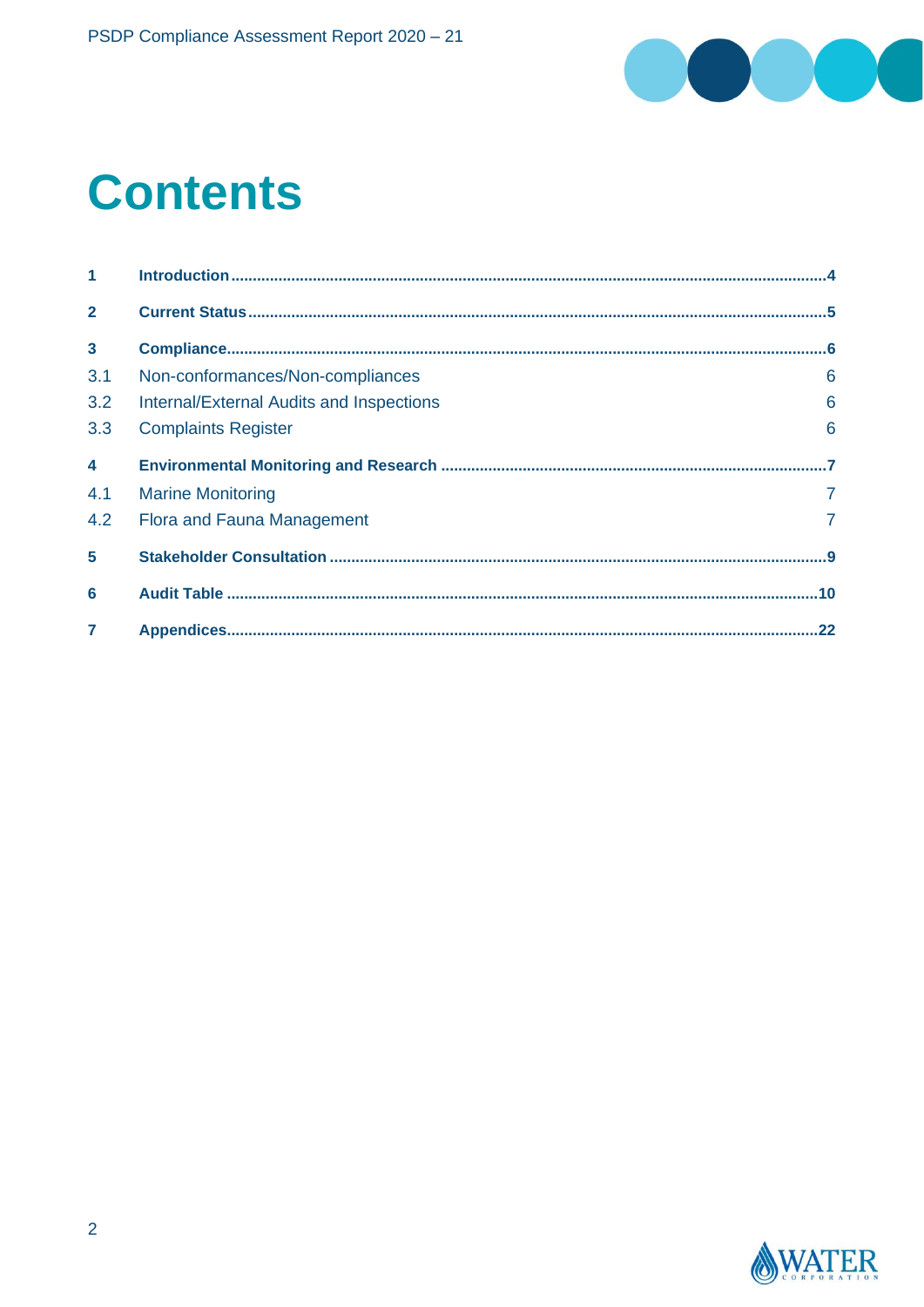

### **Abbreviations**

| <b>CAR</b>   | <b>Compliance Assessment Report</b>                                                                                                                                                                 |
|--------------|-----------------------------------------------------------------------------------------------------------------------------------------------------------------------------------------------------|
| <b>CSMC</b>  | Cockburn Sound Management Council                                                                                                                                                                   |
| <b>DFES</b>  | Department of Fire and Emergency Services                                                                                                                                                           |
| <b>DO</b>    | Dissolved Oxygen                                                                                                                                                                                    |
| <b>DoE</b>   | Department of the Environment (Commonwealth)                                                                                                                                                        |
| <b>DWER</b>  | Department of Water and Environmental Regulation - a department which combined<br>the previous departments of Department of Environmental Regulation (DER), OEPA,<br>and DoW (Department of Water). |
| EQC          | Environmental Quality Criteria                                                                                                                                                                      |
| EQO          | <b>Environmental Quality Objectives</b>                                                                                                                                                             |
| <b>EPA</b>   | <b>Environmental Protection Authority</b>                                                                                                                                                           |
| <b>IWSS</b>  | <b>Integrated Water Supply Scheme</b>                                                                                                                                                               |
| KIC          | Kwinana Industries Council                                                                                                                                                                          |
| <b>MMMP</b>  | Marine Monitoring and Management Plan                                                                                                                                                               |
| <b>MS626</b> | Ministerial Statement 626                                                                                                                                                                           |
| <b>MS655</b> | Ministerial Statement 655                                                                                                                                                                           |
| <b>MS832</b> | Ministerial Statement 832                                                                                                                                                                           |
| <b>NIWA</b>  | National Institute of Water and Atmospheric Research                                                                                                                                                |
| <b>OEPA</b>  | Office of the Environmental Protection Authority - now EPA Services DWER                                                                                                                            |
| <b>PSDP</b>  | Perth Seawater Desalination Plant                                                                                                                                                                   |
| <b>TDS</b>   | <b>Total Dissolved Solids</b>                                                                                                                                                                       |

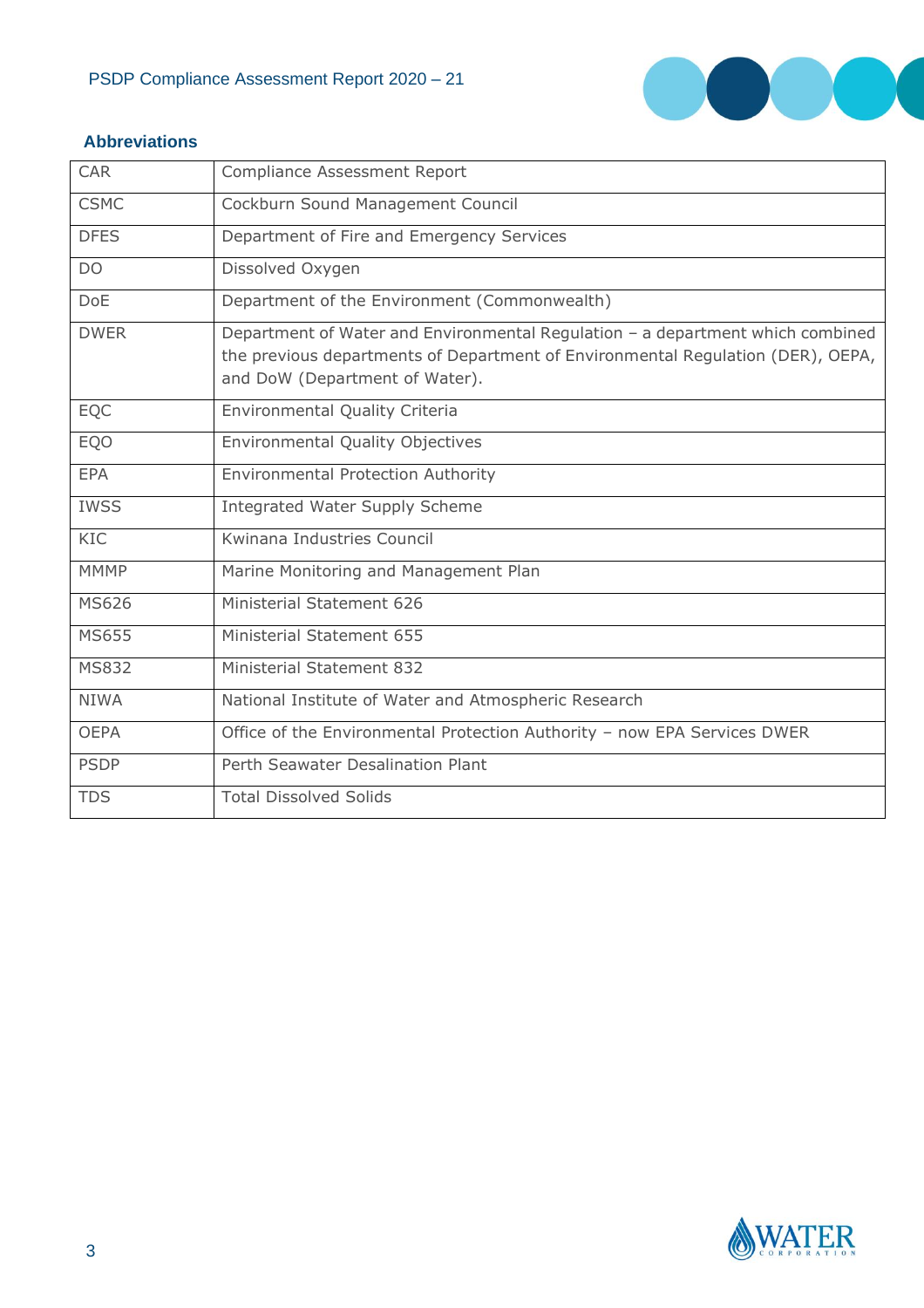

# <span id="page-3-0"></span>**1 Introduction**

The Perth Seawater Desalination Plant (PSDP) has been producing drinking water for Water Corporation's Integrated Water Supply System (IWSS) since 18th November 2006 (officially opened on 18th April 2007). PSDP can produce approximately 18 per cent of Perth's annual water supply requirements and continues to be an important climate-independent water source for the population of Perth.

A summary of events relating to the environmental approval process for the PSDP proposal is provided below:

**May 2003** – Ministerial approval for a 30GL/yr desalination plant (Ministerial Statement 626)

**July 2004** – Amendment to the original approval for a 45 GL/yr desalination plant. (Ministerial Statement 655, MS655).

**July 2005** – Minister for Environment requested the Office of the Environmental Protection Authority (OEPA) provide environmental advice, under Section 46 of the Environmental Protection Act 1986, on the approval associated with PSDP (Assessment 1512, Statement 655).

**November 2007** – OEPA's Section 46 Report is submitted to the Department of Environment and Conservation (DEC, now Department of Water and Environmental Regulation – DWER) & a second peer review is completed by Dr Robert Spiegel of the National Institute of Water and Atmospheric Research (NIWA).

**May 2009** – OEPA provided advice and recommendations to the Minister for Environment on the proposal based on the Section 46 Report & subsequent reviews, outlining key environmental factors, conditions and procedures.

**June 2010** – Ministerial Statement 832 (MS832) is issued to supplement MS655, requiring more robust compliance reporting and the development and implementation of a marine monitoring and management plan (MMMP).

**February 2011** – The MMMP, developed in close consultation with the OEPA, is endorsed by OEPA as meeting the requirements of MS832.

**August 2013** – Water Corporation submitted a report summarising the results of the two year monitoring program under the MMMP.

**April 2014** – Advice is received from the OEPA that the monitoring undertaken as part of the MMMP as required under condition 8-1 could cease. The marine monitoring condition required under Statements 655 is still to be implemented.

**July 2014** – A revised marine monitoring program as required by MS655 Commitment 2 commences on a monthly basis.

**July 2015** - The marine monitoring frequency is modified to quarterly. Seasonal patterns/variations continue to be observed.

This Compliance Assessment Report (CAR), required under Condition 832:5-6, covers the period 1 July 2020 – 30 June 2021.

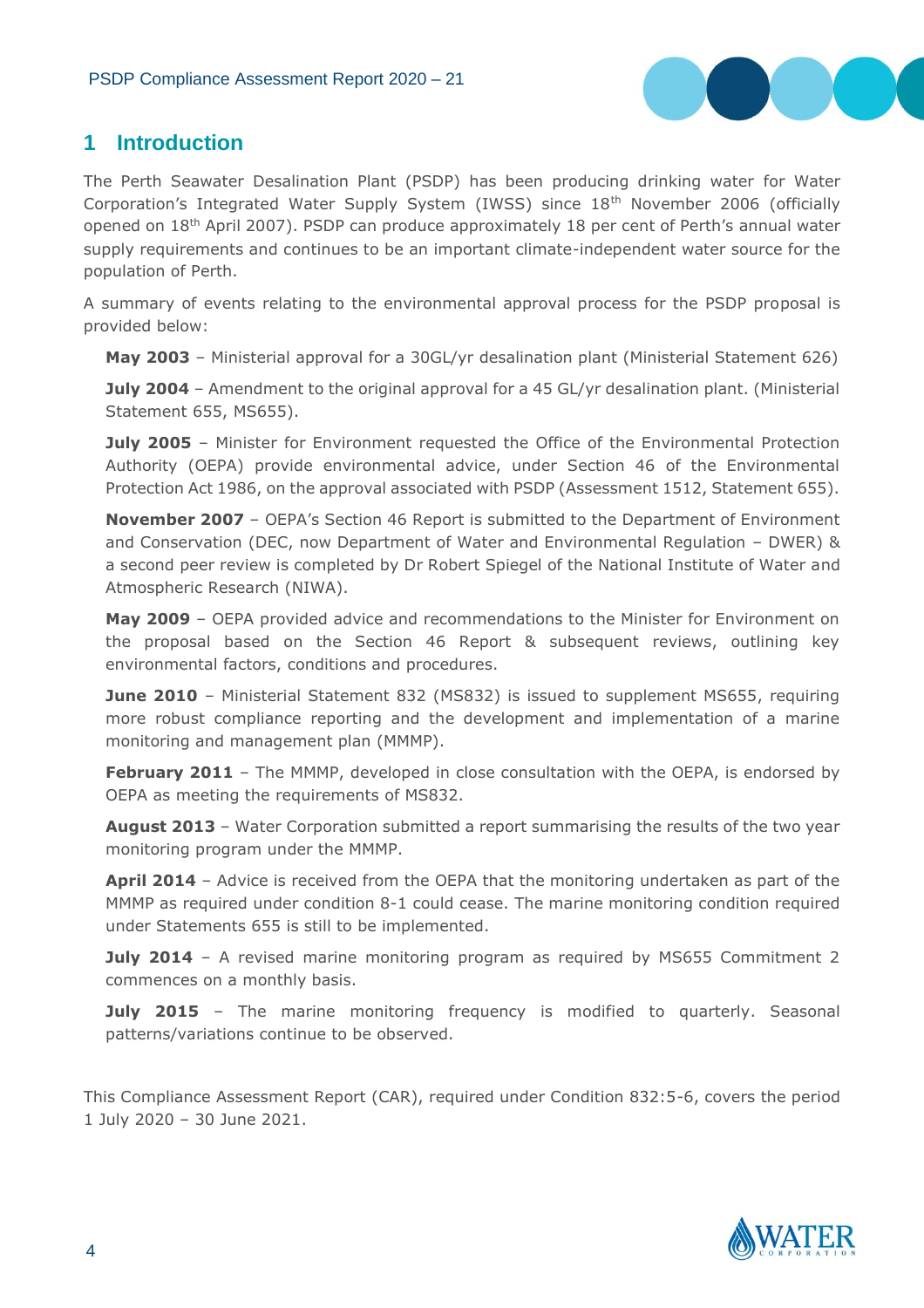

# <span id="page-4-0"></span>**2 Current Status**

The PSDP operates under and in accordance with DWER Operating Licence L8108/2004/4 which commenced on 24 September 2013. The licence validity was originally for a 5 year period; however, DWER amended the expiry date in April 2016 from 23 September 2018 to 23 September 2023.

The PSDP produced approximately 45.12 GL of drinking water during the 2020-21 reporting period. The main components of the proposal and their current status are as follows:

- Design the overall engineering and design is complete
- Plant construction major construction works are complete
- Pipeline construction the 1200 mm pipeline from the PSDP to Thompsons Reservoir is complete.

The 1400 mm pipeline from Thompsons Reservoir and the construction of the Nicholson Road Pump Station is also complete; however these components of the project were subject to separate approvals.

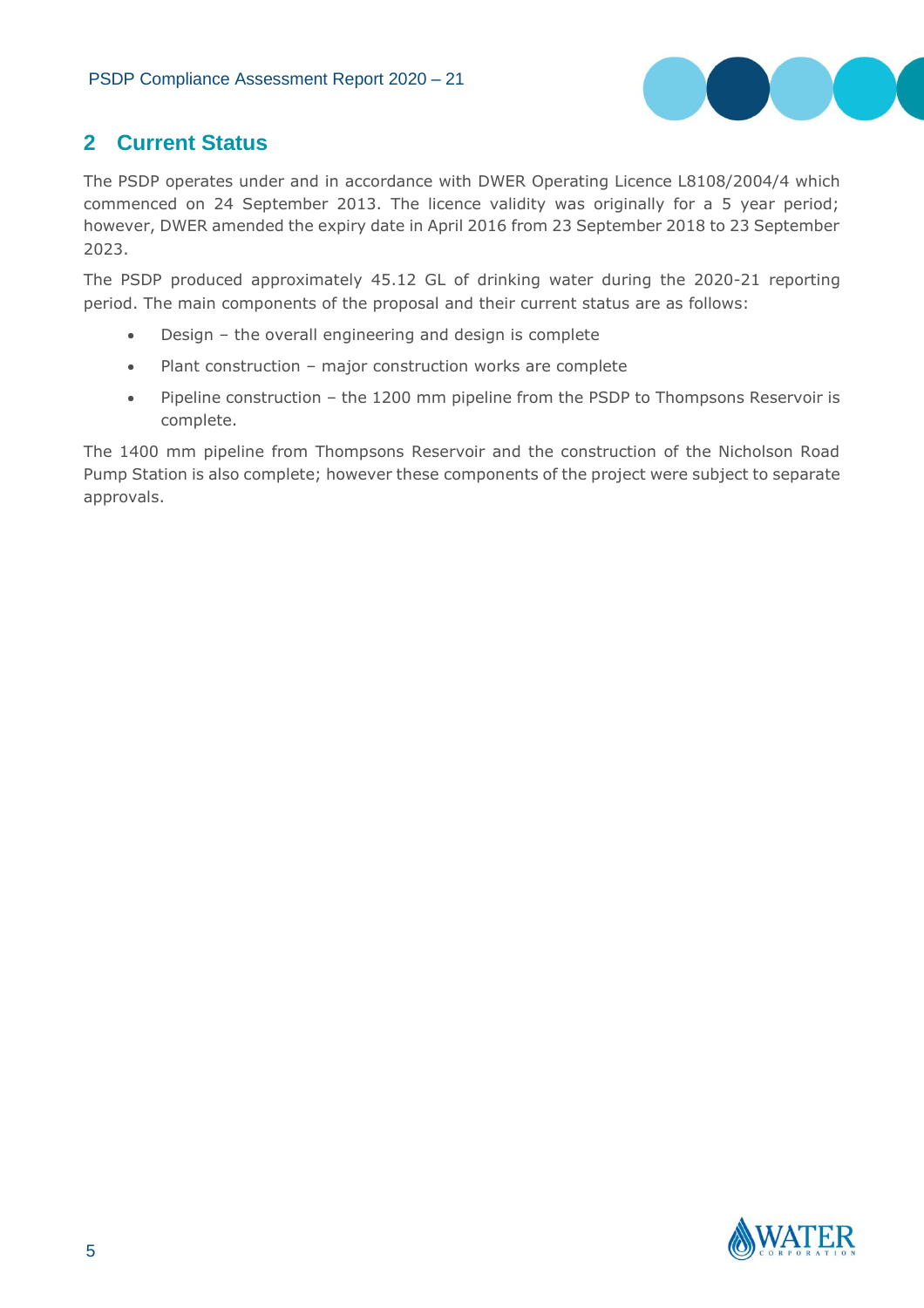

# <span id="page-5-0"></span>**3 Compliance**

#### <span id="page-5-1"></span>**3.1 Non-conformances/Non-compliances**

There were no non-compliances during this reporting period (01 July 2020 to 30 June 2021). Compliance with individual Ministerial Statement conditions and commitments is detailed in the audit tables in Section 6.

#### <span id="page-5-2"></span>**3.2 Internal/External Audits and Inspections**

During this reporting period, a number of audits and inspections were undertaken at PSDP:

• Regular inspections of subsea infrastructure were conducted by a diving contractor in October 2020 and March 2021. There were no issues identified during the inspection.

### <span id="page-5-3"></span>**3.3 Complaints Register**

No complaints regarding environmental management at the PSDP were received by the Water Corporation during this reporting period (01 July 2020 to 30 June 2021).

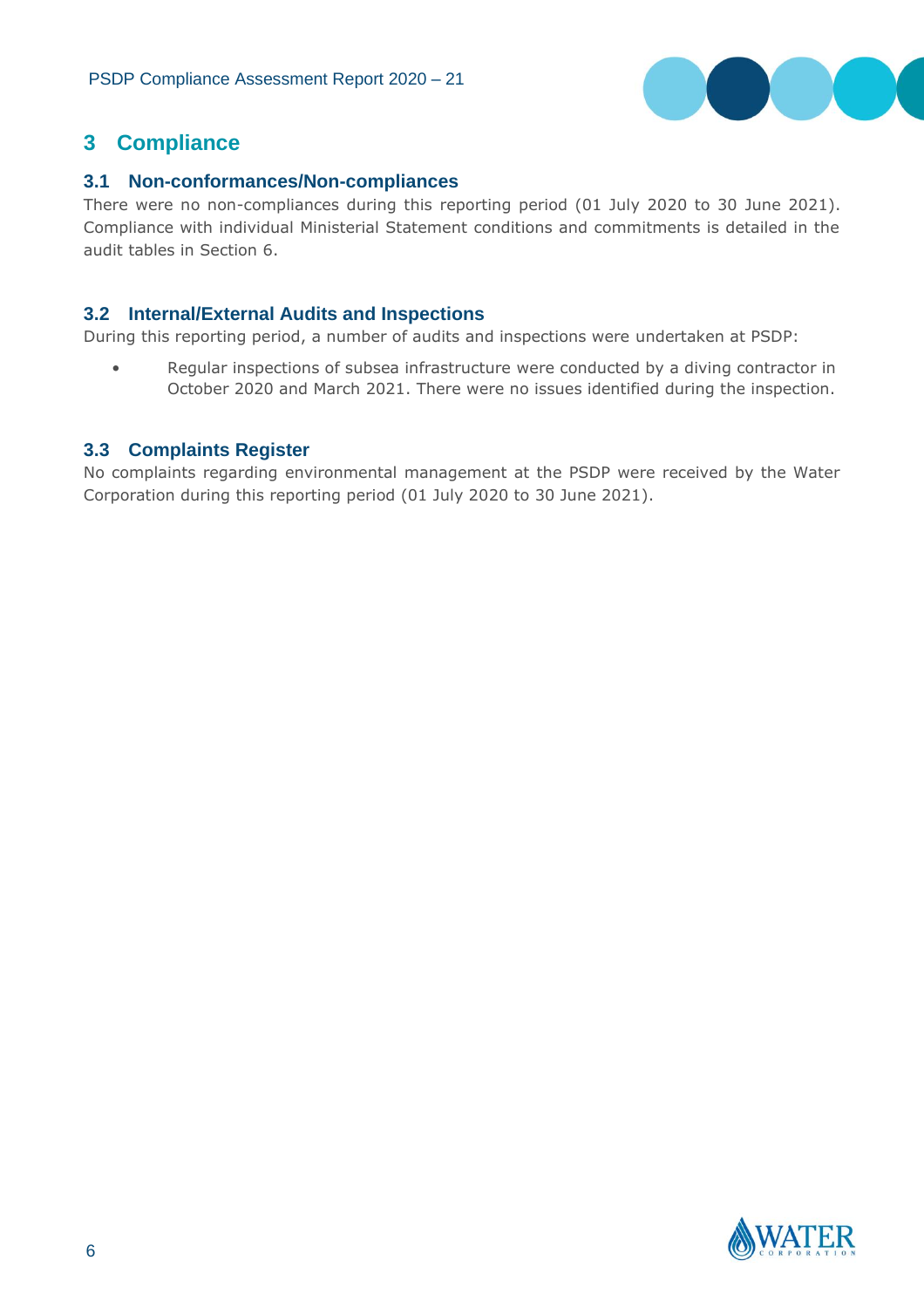

## <span id="page-6-0"></span>**4 Environmental Monitoring and Research**

### <span id="page-6-1"></span>**4.1 Marine Monitoring**

Commitment 655:2-1 requires a monitoring program for Total Dissolved Solids (TDS), temperature and dissolved oxygen (DO) of water surrounding the discharge site, a nearby reference site, and a site in the deeper waters of Cockburn Sound. This monitoring is occurring on a quarterly basis with no adverse trends or data observed.

The Water Corporation continues to work with the Cockburn Sound Management Council (CSMC) in the development of the Cockburn Sound Annual Environmental Monitoring Report. The CSMC reports annually to the Minister for Environment on the results of environmental monitoring of the Cockburn Sound marine area and the extent to which the results meet the Environmental Quality Objectives (EQO) and associated Environmental Quality Criteria (EQC) set in the State Environmental (Cockburn Sound) Policy. Water Corporation provides monitoring data related to PSDP's operations, which then enables CSMC to determine if the EQC for maintenance of water quality for industrial water supply have been met.

In the 2020/21 reporting period, monitoring of the intake seawater from Cockburn Sound into the PSDP indicated there were minor exceedances of the EQG for Total Suspended Solids (TSS) and bromide.

The suitability of the quality of the intake seawater for the desalination process was considered to have been compromised due to an algal bloom from late January to mid-March 2021. Outside of this timeframe, the quality of the intake seawater was considered suitable for the desalination process. There is therefore a degree of certainty that the Environmental Quality Objective has been achieved during the reporting period.

#### <span id="page-6-2"></span>**4.2 Flora and Fauna Management**

As reported in previous Compliance Assessment Reports, considerable degradation of the dune area to the west of the Plant had been occurring as a result of vehicle access. Following the installation of palisade fencing and boom gates by Landcorp in late 2014, vehicle access to the beach was restricted. Rehabilitation activities by employees at PSDP have been continuing and have resulted in a marked improvement in the stabilisation of the dune area.

PSDP has partnered with Perth Region Natural Resource Management Group in their 'Adopt a Beach' program. Through this program, a number of restoration initiatives are underway. Bat boxes built by the Kwinana volunteer group, Men's Shed, have been installed around site and in the dunes adjacent to the plant to encourage native bats back into the area.

In August 2016, an infrared camera was installed in the dunes to record the fauna present in the area. For the first time a Bandicoot was captured by the camera in February 2018, since then there have been further Bandicoot sightings with the latest recorded sighting occurring in January 2019.

A variety of native and introduced species have been captured on the camera since installation. Native animals recorded include; White-browed Scrubwren, Willie Wagtail, Brown Goshawk, Dugite, New Holland Honeyeater, Singing Honeyeater, Australian Raven, Bobtail, Buff Banded Rail, Bandicoot. Introduced animals recorded include; Turtle dove, Rabbit, Rat, Cat, Fox, Dog.

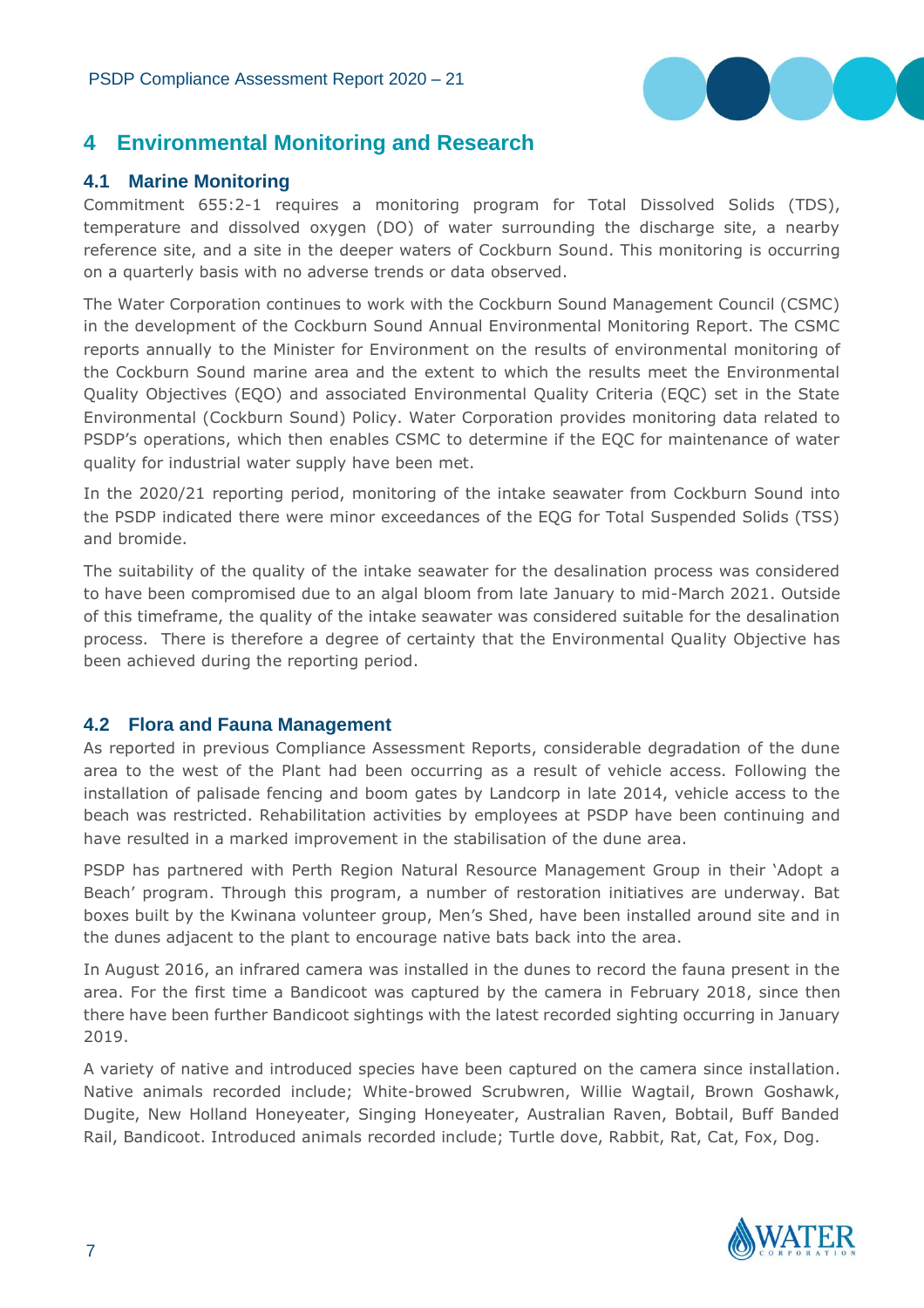#### PSDP Compliance Assessment Report 2020 – 21



The staff at PSDP complete an annual clean-up of rubbish from the beach and access path adjacent to the plant each year. In December 2020, approximately 50 kg of rubbish was collected and removed from the area. Additionally, a planting event was done in June 2021, with 860 plants installed. Photographs of the beach clean-up and planting event is included in Appendix 1.

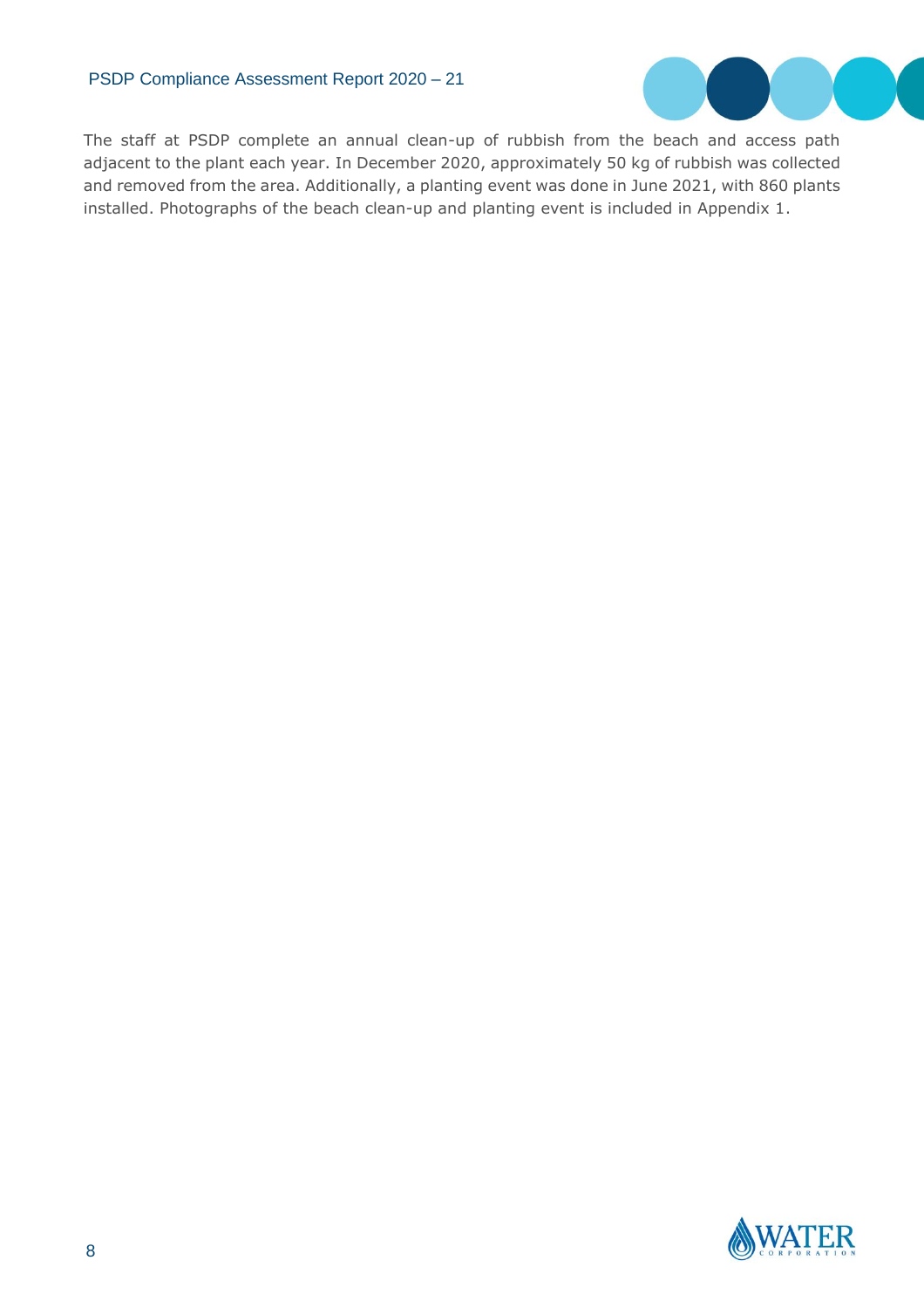

# <span id="page-8-0"></span>**5 Stakeholder Consultation**

During this reporting period Water Corporation and the employees at PSDP consulted with a number of key stakeholders and the community regarding the operation of PSDP, including:

Community Groups:

- Cockburn Sound Management Council (CSMC)
- Kwinana Industries Council (KIC), including Rockingham and Kwinana Community and Industries Forum
- Perth Region Natural Resource Management Group

Government Agencies:

- Environmental Protection Authority (EPA)
- Department of Water and Environment Regulation (DWER)
- Department of Fisheries
- Department of Mines and Petroleum
- Department of Fire and Emergency Services (DFES)
- Landcorp
- Western Power
- Synergy
- City of Cockburn
- City of Kwinana
- City of Rockingham
- Fremantle Port Authority

Others:

- Murdoch University
- Energy Apprenticeships Group (EAG)

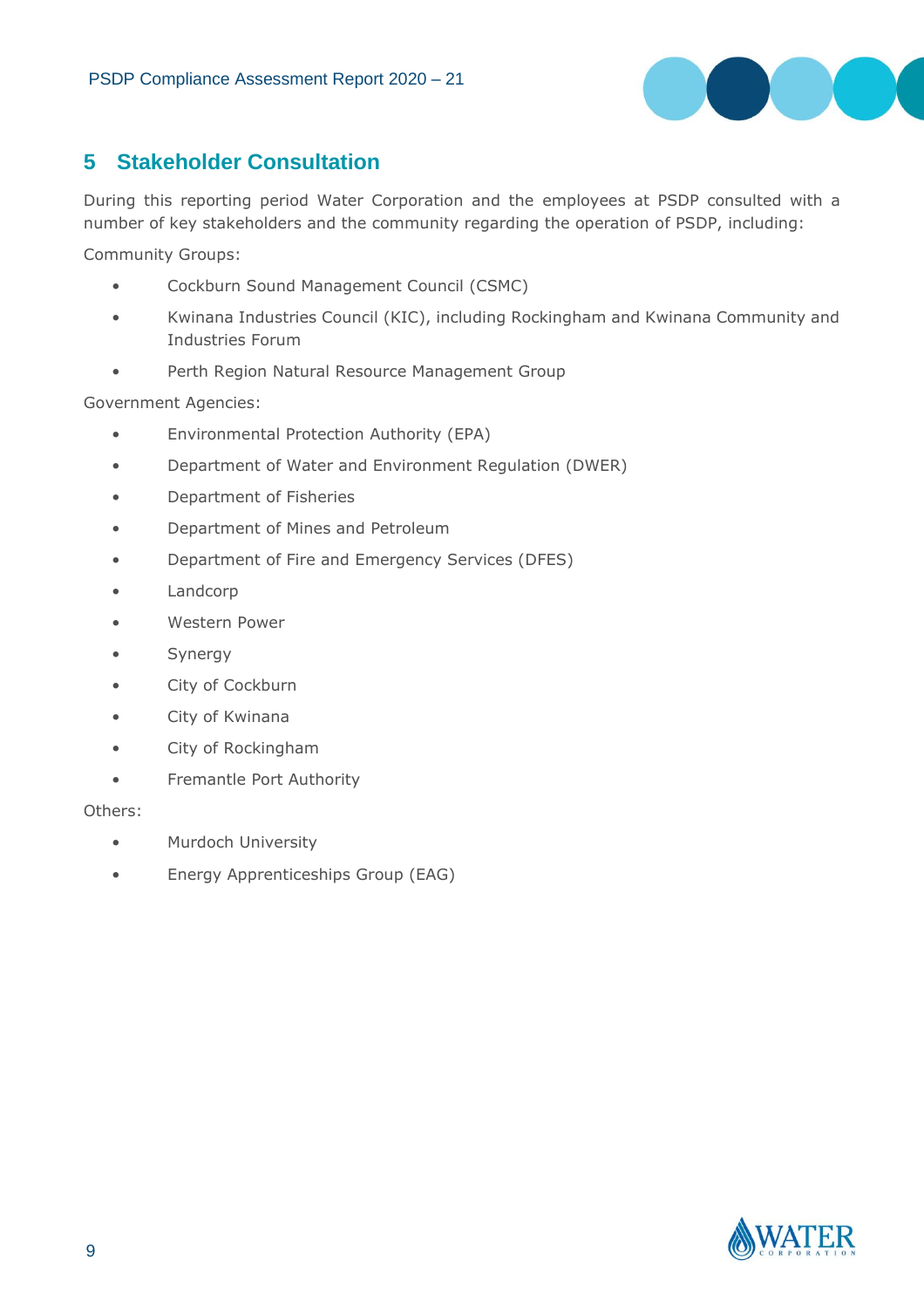

# <span id="page-9-0"></span>**6 Audit Table**

[Table](#page-10-0) provides the compliance status against each of the conditions in MS655. **Error! Reference**  source not found. provides the compliance status against each of the conditions in MS832.

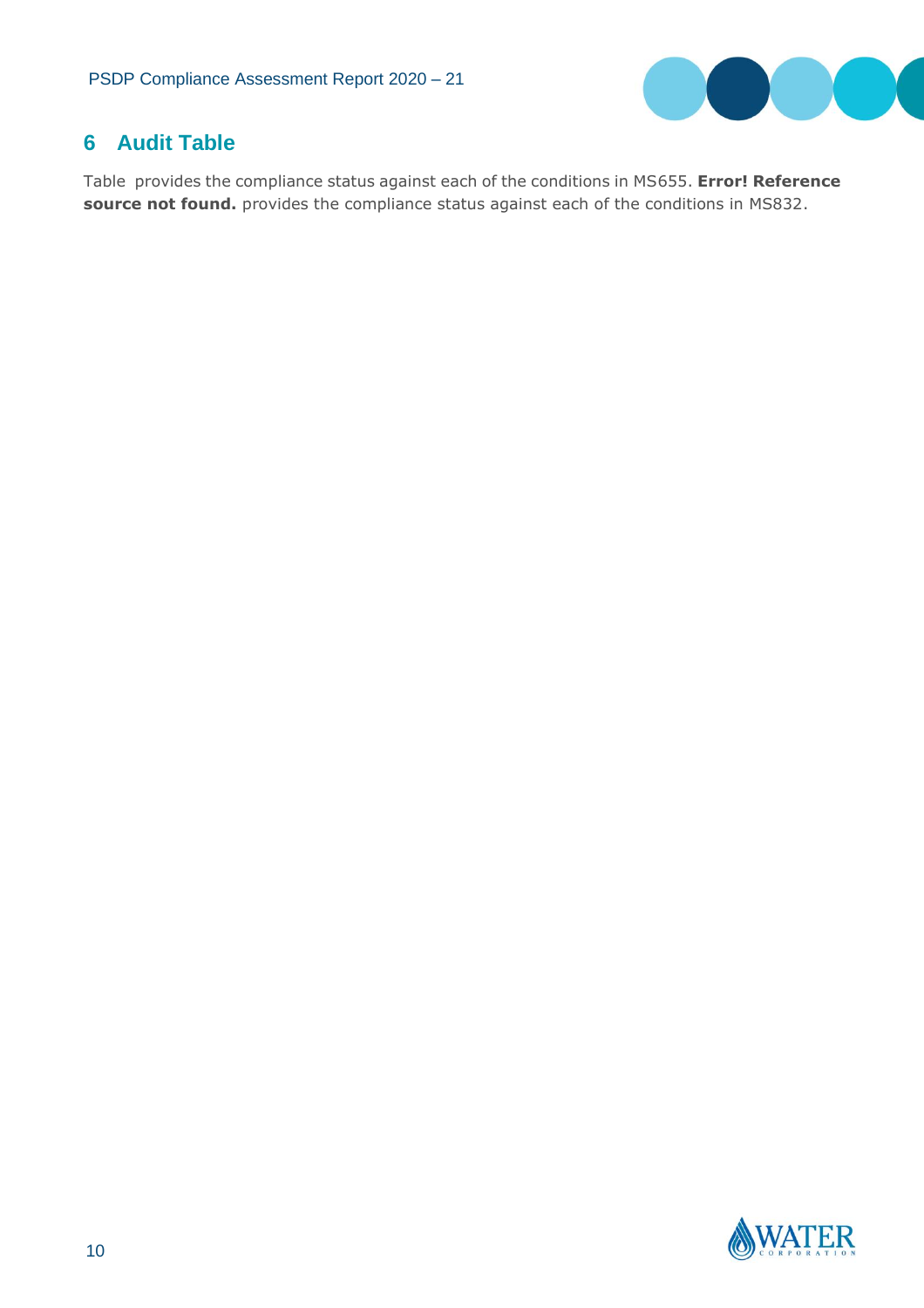

#### <span id="page-10-0"></span>**Table 1: Audit Table – MS655**

#### **Note:**

Phases that apply in this table = Pre-Construction, Construction, Operation, Decommissioning, Overall (several phases).

- This audit table is a summary and timetable of conditions and commitments applying to this project. Refer to the Minister's Statement for full detail/precise wording of individual elements.
- Any elements with status = "Audited by proponent only" are legally binding but are not required to be addressed specifically in compliance reports, if complied with.
- Code prefixes: M = Minister's condition, P = Proponent's commitment, A = Audit specification; N = Procedure.
- Compliance Status: C = Compliant, CLD = Completed, NA = Not Audited, NC = Non compliant, NR = Not Required at this stage. Please note the terms VR = Verification Required and IP = In Process are only for OEPA use.
- Acronyms list: CEO = Chief Executive Officer; CSMC = Cockburn Sound Management Council; DER = Department of Environment Regulation; DoE = Department of Environment (now Department of Environment Regulation); EPA = Environmental Protection Authority; Minister for Env = Minister for the Environment; OEPA = Office of the Environmental Protection Authority.

| <b>Audit</b><br><b>Code</b> | <b>Subject</b>                  | <b>Action</b>                                                                                                                                                                                                                                                                                                                                                                                                                                            | How                                                                                                                                                                                                                                                                                                                                                                                                                            | <b>Evidence</b>                                                                                                                               | <b>Require</b><br>ments of | <b>Advice from</b> | <b>Phase</b> | When                                                                                                          | <b>Status</b>                 |
|-----------------------------|---------------------------------|----------------------------------------------------------------------------------------------------------------------------------------------------------------------------------------------------------------------------------------------------------------------------------------------------------------------------------------------------------------------------------------------------------------------------------------------------------|--------------------------------------------------------------------------------------------------------------------------------------------------------------------------------------------------------------------------------------------------------------------------------------------------------------------------------------------------------------------------------------------------------------------------------|-----------------------------------------------------------------------------------------------------------------------------------------------|----------------------------|--------------------|--------------|---------------------------------------------------------------------------------------------------------------|-------------------------------|
| 655:G                       |                                 |                                                                                                                                                                                                                                                                                                                                                                                                                                                          |                                                                                                                                                                                                                                                                                                                                                                                                                                |                                                                                                                                               |                            |                    |              |                                                                                                               |                               |
| 655:M1.1                    | Implementation                  | Implement the project as documented in Schedule 1<br>of Statement 655                                                                                                                                                                                                                                                                                                                                                                                    | Compliance report as required by condition 5.1                                                                                                                                                                                                                                                                                                                                                                                 | This report                                                                                                                                   | <b>DoE</b>                 |                    | Overall      | Throughout<br>the life of the<br>project                                                                      | Compliant                     |
| 655:M2.1                    | Proponent<br><b>Commitments</b> | Implement the environmental management<br>commitments documented in Schedule 2 of<br>Statement 655                                                                                                                                                                                                                                                                                                                                                       | Compliance report as required by condition 5.1                                                                                                                                                                                                                                                                                                                                                                                 | This report                                                                                                                                   | <b>DoE</b>                 |                    | Overall      |                                                                                                               | Compliant                     |
| 655:M3.1                    | <b>Nominated Proponent</b>      | The proponent nominated by the Minister for the<br>Environment, under S38(6) or (7) of the EP Act is<br>responsible for the implementation of the project until<br>the Minister has revoked this nomination and<br>nominated another person in respect of the proposal<br>under S38(7) of the EP Act                                                                                                                                                     |                                                                                                                                                                                                                                                                                                                                                                                                                                | No change. The Water Corporation<br>continues to remain the proponent<br>for this project                                                     | Min for<br>Env             | EPA                | Overall      |                                                                                                               | Compliant                     |
| 655:M3.2                    | Change in Proponent             | Any request for a change of proponent shall be<br>accompanied by a copy of the Minister's statement<br>endorsed with an undertaking by the proposed<br>replacement proponent to carry out the proposal in<br>accordance with the conditions and procedures set<br>out in Statement 655. Contact details and appropriate<br>documentation on the capability of the proposed<br>replacement proponent to carry out the proposal shall<br>also be provided. | Statement endorsed by the proposed<br>replacement proponent. Contact details of<br>proposed replacement proponent.                                                                                                                                                                                                                                                                                                             | No change. The Water Corporation<br>continues to remain the proponent<br>for this project                                                     | Min for<br>Env             | EPA                | Overall      | <b>Before</b><br>transfer of<br>ownership of<br>the proposal                                                  | Not required<br>at this stage |
| 655:M3.3                    | Proponent                       | Notify the DoE of any change of proponent contact<br>name and address                                                                                                                                                                                                                                                                                                                                                                                    | Notification of change of proponent contact<br>name and address                                                                                                                                                                                                                                                                                                                                                                | No change. The Water Corporation<br>continues to remain the proponent<br>for this project                                                     | <b>DoE</b>                 |                    | Overall      | Within 60<br>days of any<br>change of<br>address                                                              | Not required<br>at this stage |
| 655:M4.1                    | Commencement                    | Substantially commence the proposal within five<br>years of the date of Statement 655 or the approval<br>granted in the statement of 9 July 2009 shall lapse<br>and be void.                                                                                                                                                                                                                                                                             |                                                                                                                                                                                                                                                                                                                                                                                                                                | The project was substantially<br>commenced within 5 years. DEC<br>letter (ref. DOC74574) dated 16<br>January 2009 acknowledged<br>completion. | Min for<br>Env             |                    | Overall      | By 9 July<br>2009                                                                                             | Completed                     |
| 655:M4.2                    | Commencement                    | Make an application to the Minister for the<br>Environment for any extension of approval for the<br>substantial commencement of the proposal beyond<br>five years from the date of Statement 655                                                                                                                                                                                                                                                         | Demonstrate that: the environmental factors of<br>the proposal have not changed significantly;<br>new, significant environmental issues have not<br>arisen; and all relevant government authorities<br>have been consulted. Note: The Minister for the<br>Environment may consider the grant of an<br>extension of the time limit of approval not<br>exceeding five years for the substantial<br>commencement of the proposal. | Letter regarding extension required,<br>stating that the proposal is to be<br>implemented as approved.                                        | Min for<br>Env             | <b>EPA</b>         | Design       | At least six<br>months prior<br>to the<br>expiration<br>date of the<br>five-year<br>period (by 9<br>Jan 2009) | Completed                     |

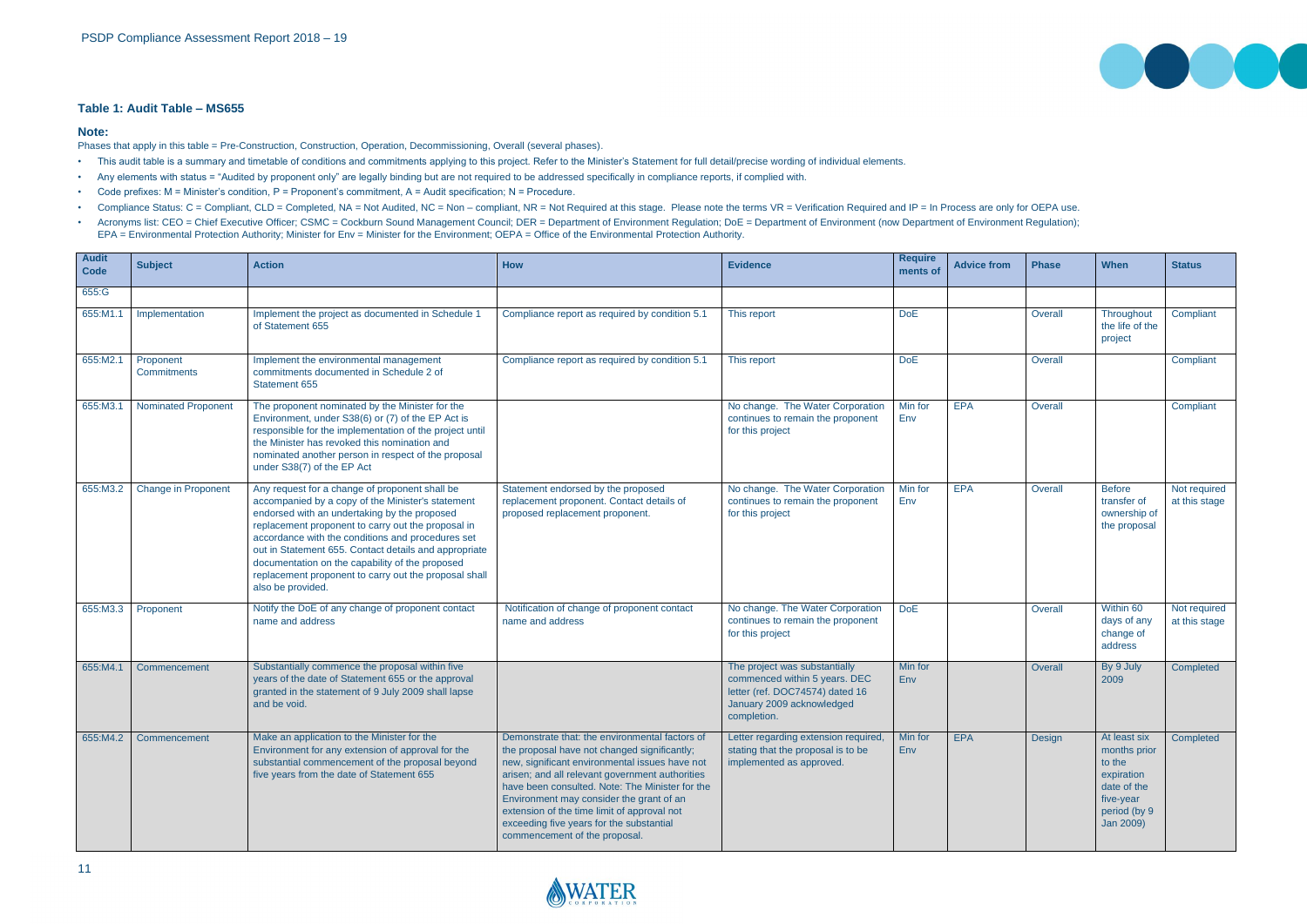| Audit<br>Code | <b>Subject</b>                             | <b>Action</b>                                                                                                                                             | How                                                                                                                                                                                                                                                                                                                                                                                                                                                                                                                                                                                                                                                                                                                                                                                                                                                                                                  | <b>Evidence</b>                                                                                                                                         | <b>Require</b><br>ments of | <b>Advice from</b> | <b>Phase</b> | <b>When</b>                                                                                                                                                                                                                                                                                                                                                                | <b>Status</b> |
|---------------|--------------------------------------------|-----------------------------------------------------------------------------------------------------------------------------------------------------------|------------------------------------------------------------------------------------------------------------------------------------------------------------------------------------------------------------------------------------------------------------------------------------------------------------------------------------------------------------------------------------------------------------------------------------------------------------------------------------------------------------------------------------------------------------------------------------------------------------------------------------------------------------------------------------------------------------------------------------------------------------------------------------------------------------------------------------------------------------------------------------------------------|---------------------------------------------------------------------------------------------------------------------------------------------------------|----------------------------|--------------------|--------------|----------------------------------------------------------------------------------------------------------------------------------------------------------------------------------------------------------------------------------------------------------------------------------------------------------------------------------------------------------------------------|---------------|
| 655:M5.1      | Compliance audit                           | Prepare an audit program and submit compliance<br>reports (CR's) to the Department of Environment                                                         | Compliance reports to address 1. the status of<br>implementation of the proposal as defined in<br>Schedule 1 of Statement 645; 2. evidence of<br>compliance with the conditions and<br>commitments; and 3. the performance of the<br>environmental management plans and<br>programmes. Note - Under sections 48(1) and<br>47(2) of the Environmental Protection Act 1986,<br>the Chief Executive Officer of the Department of<br>Environmental Protection is empowered to audit<br>the compliance of the proponent with the<br>statement and should directly receive the<br>compliance documentation, including<br>environmental management plans, related to the<br>conditions, procedures and commitments<br>contained in this statement.                                                                                                                                                          | (1) Design phase CR by 13 April<br>2006 (2) Construction phase CR. (3)<br>Annual operation phase CR's for<br>two years, then as required by the<br>DoE. | <b>DoE</b>                 |                    | Overall      | 1. Design<br>phase<br>Compliance<br>Report (CR)<br>addressing<br>all Design<br>phase and<br>relevant<br>Overall<br>phase audit<br>elements 2.<br>Construction<br>phase CR<br>addressing<br>all<br>Construction<br>phase and<br>relevant<br>Overall<br>phase audit<br>elements 3.<br><b>Annual CR's</b><br>for the first<br>two years,<br>then as<br>required by<br>the DoE | Superseded    |
| 655:M5.2      | <b>Performance Review</b>                  | Submit a Performance Review report every five years<br>after the start of the operations phase                                                            | Addressing: 1) the major environmental issues<br>associated with the project; the targets for those<br>issues; the methodologies used to achieve<br>these; and the key indicators of environmental<br>performance measured against those targets; 2)<br>the level of progress in the achievement of<br>sound environmental performance, including<br>industry benchmarking, and the use of best<br>available technology where practicable; 3)<br>significant improvements gained in<br>environmental management, including the use of<br>external peer reviews; 4) stakeholder and<br>community consultation about environmental<br>performance and the outcomes of that<br>consultation, including a report of any on-going<br>concerns being expressed; and 5) the proposed<br>environmental targets over the next five years,<br>including improvements in technology and<br>management processes | Performance Review Report every<br>five years                                                                                                           | Min for<br>Env             | <b>EPA</b>         | Operation    | Every five<br>years after<br>the start of<br>the<br>operations<br>phase                                                                                                                                                                                                                                                                                                    | Superseded    |
| 655:M6.1      | Preliminary<br><b>Decommissioning Plan</b> | Prepare a Preliminary Decommissioning Plan, which<br>provides the framework to ensure that the site is left in<br>an environmentally acceptable condition | Addressing: rationale for the siting and design<br>of plant and infrastructure as relevant to<br>environmental protection, and conceptual plans<br>for the removal or, if appropriate, retention of<br>plant and infrastructure; a conceptual<br>rehabilitation plan for all disturbed areas and a<br>description of a process to agree on the end<br>land use(s) with all stakeholders; a conceptual<br>plan for a care and maintenance phase; and                                                                                                                                                                                                                                                                                                                                                                                                                                                  | <b>Preliminary Decommissioning Plan</b><br>provided. DEC letter (ref. DEC ref.<br>A475025) dated 19 April 2005<br>states 6-1 as complete.               | Min for<br>Env             | EPA                | Design       |                                                                                                                                                                                                                                                                                                                                                                            | Completed     |

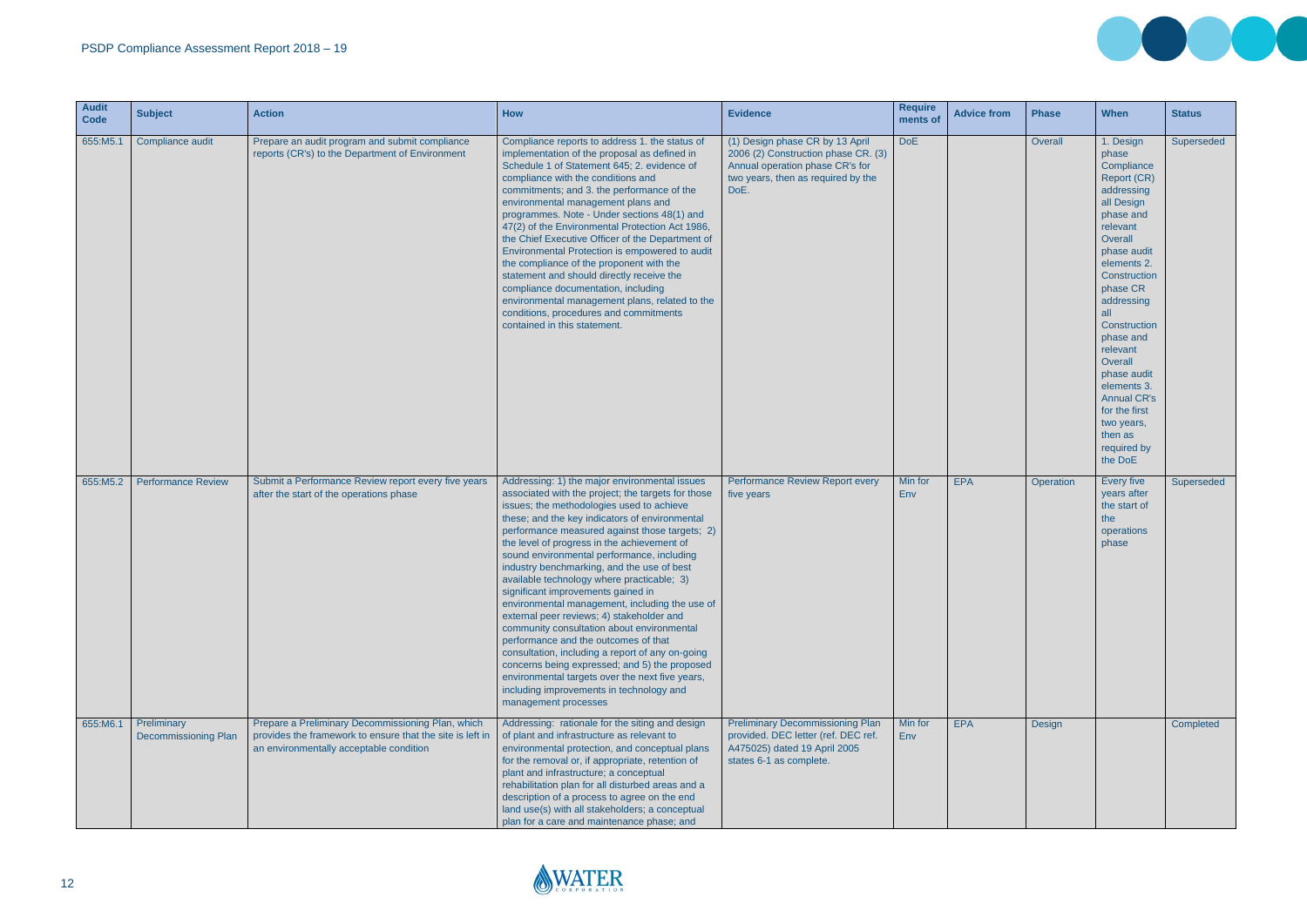| <b>Audit</b><br><b>Code</b> | <b>Subject</b>                                   | <b>Action</b>                                                                                                                                                                                                                                                                                        | <b>How</b>                                                                                                                                                                                                                                                                                                                                                                                                                                                                                                                        | <b>Evidence</b>                                                                                                                                                                                                    | <b>Require</b><br>ments of | <b>Advice f</b>                           |
|-----------------------------|--------------------------------------------------|------------------------------------------------------------------------------------------------------------------------------------------------------------------------------------------------------------------------------------------------------------------------------------------------------|-----------------------------------------------------------------------------------------------------------------------------------------------------------------------------------------------------------------------------------------------------------------------------------------------------------------------------------------------------------------------------------------------------------------------------------------------------------------------------------------------------------------------------------|--------------------------------------------------------------------------------------------------------------------------------------------------------------------------------------------------------------------|----------------------------|-------------------------------------------|
|                             |                                                  |                                                                                                                                                                                                                                                                                                      | management of noxious materials to avoid the<br>creation of contaminated areas                                                                                                                                                                                                                                                                                                                                                                                                                                                    |                                                                                                                                                                                                                    |                            |                                           |
| 655:M6.2                    | <b>Final Decommissioning</b><br>Plan             | Prepare a Final Decommissioning Plan                                                                                                                                                                                                                                                                 | Address: 1) removal or, if appropriate, retention<br>of plant and infrastructure in consultation with<br>relevant stakeholders; 2) rehabilitation of all<br>disturbed areas to a standard suitable for the<br>agreed new land use(s); and 3) identification of<br>contaminated areas, including provision of<br>evidence of notification and proposed<br>management measures to relevant statutory<br>authorities                                                                                                                 | Final Decommissioning Plan                                                                                                                                                                                         | Min for<br>Env             | <b>EPA</b>                                |
| 655:M6.3                    | <b>Final Decommissioning</b><br>Plan             | Implement the Final Decommissioning Plan                                                                                                                                                                                                                                                             |                                                                                                                                                                                                                                                                                                                                                                                                                                                                                                                                   | <b>CR-closure</b>                                                                                                                                                                                                  | Min for<br>Env             | <b>EPA</b>                                |
| 655:M6.4                    | <b>Final Decommissioning</b><br>Plan             | Make the Final Decommissioning Plan required by<br>Condition M6.2 publicly available                                                                                                                                                                                                                 | Carry out the following: 1) Request DoE to<br>advertise the availability in the EPA weekly<br>advertisement in the main daily newspaper; 2)<br>Provide free copies of the documentation when<br>approved for release to organisations nominated<br>by EPA - the DoE library (2 copies), Battye<br>Library (2 copies) and local Government libraries<br>- those belonging to local government<br>municipalities bordering Cockburn Sound (2)<br>copies each). Make the document available on<br>a website if the proponent has one | CR                                                                                                                                                                                                                 | Min for<br>Env             | <b>EPA</b>                                |
| 655:M7.1                    | <b>Management Plans</b>                          | Prior to finalisation of the management plans referred<br>to in commitments 1, 2, 3, 4, 6, 7 and 12, the<br>proponent shall make each draft management plan<br>available for public comment and provide evidence to<br>the Department of Environment that any matters<br>arising have been addressed |                                                                                                                                                                                                                                                                                                                                                                                                                                                                                                                                   | CR                                                                                                                                                                                                                 | <b>DoE</b>                 |                                           |
| 655:M7.2                    | Monitoring reports-<br>public availability       | Make the monitoring reports publicly available                                                                                                                                                                                                                                                       | Carry out the following: 1) Advertise availability<br>of the reports in the local community<br>newspapers - those covering the local<br>government municipalities bordering Cockburn<br>Sound 2) Provide free copies to local<br>Government libraries - those covering the local<br>government municipalities bordering Cockburn<br>Sound (1 copy). Post the documents on a<br>website if the proponent has one                                                                                                                   | <b>CR</b><br>Monitoring reports available on the<br>Water Corporation's public website.                                                                                                                            | Min for<br>Env             | <b>EPA</b>                                |
| 655:P1                      | Consultative<br>Environmental<br>Management Plan | Prepare a Consultative Environmental Management<br><b>Plan</b>                                                                                                                                                                                                                                       | Include the following: Water Quality<br>Management Plan (see commitment 2). Flora<br>and Fauna Management Plan (see commitment<br>3). Greenhouse Gas Management Plan (see<br>commitment 4). Noise Management Plan (see<br>commitment 6). Hazardous Materials<br>Management Plan (see commitment 7). Cooling                                                                                                                                                                                                                       | See relevant commitments 2,3,<br>4,6,7<br>The CEMP was submitted in August<br>2005. The Flora, and Fauna, Noise,<br>Greenhouse, and Hazardous<br>Materials management plans were<br>included in the CEMP. The WQMP | <b>DoE</b>                 | CALM, C<br>Town of<br>Kwinana<br>of Rocki |



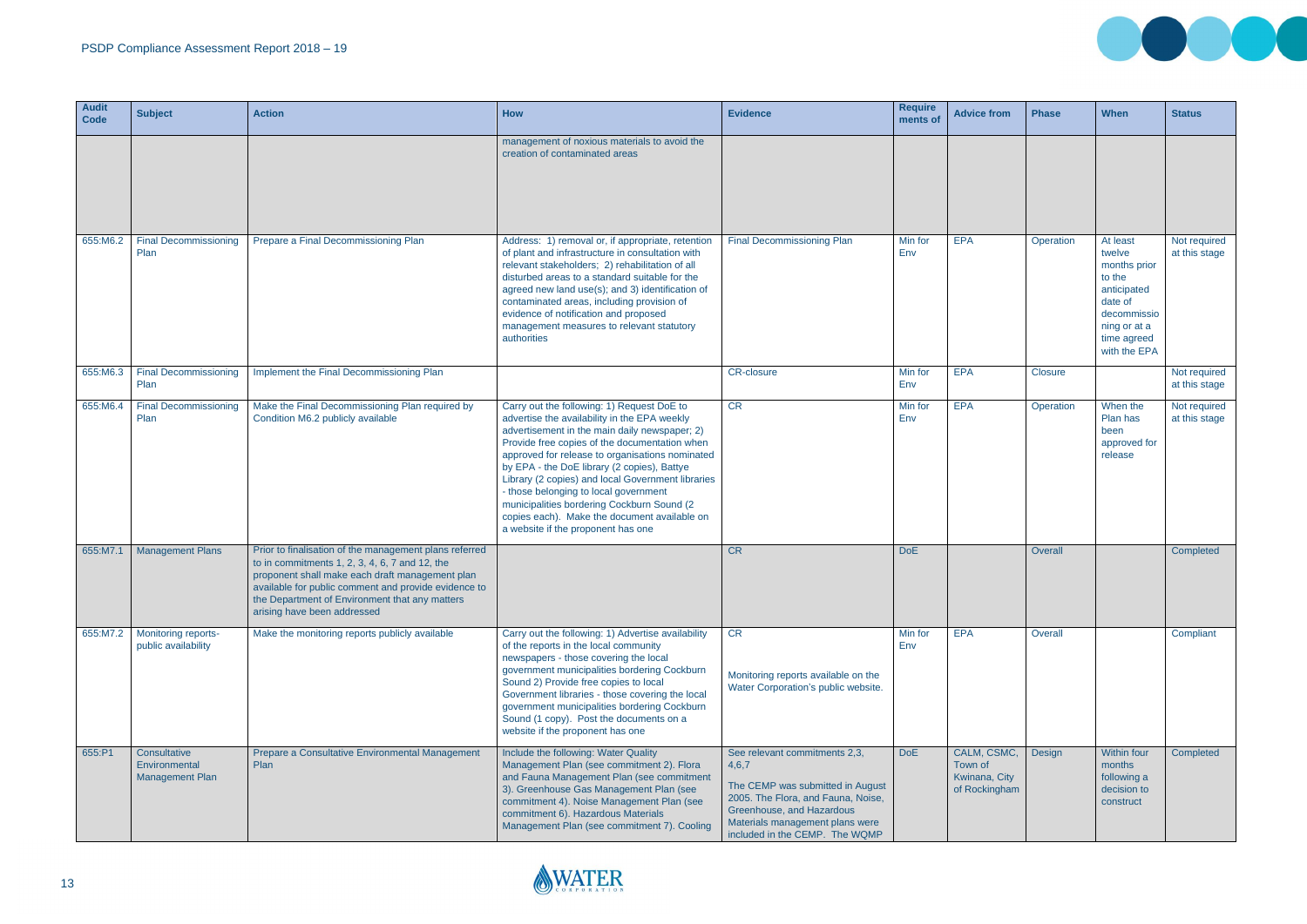

Design Following

| <b>Audit</b><br><b>Code</b> | <b>Subject</b>                                       | <b>Action</b>                                                                                                                                                                                                                                                                                                                                  | <b>How</b>                                       | <b>Evidence</b>                                                                                                                                                                                                                     | <b>Require</b><br>ments of | <b>Advice from</b>     |
|-----------------------------|------------------------------------------------------|------------------------------------------------------------------------------------------------------------------------------------------------------------------------------------------------------------------------------------------------------------------------------------------------------------------------------------------------|--------------------------------------------------|-------------------------------------------------------------------------------------------------------------------------------------------------------------------------------------------------------------------------------------|----------------------------|------------------------|
|                             |                                                      |                                                                                                                                                                                                                                                                                                                                                | Water Monitoring Programme (see commitment<br>2) | was prepared prior to construction<br>and has since been revised as part<br>of a Section 46 amendment.                                                                                                                              |                            |                        |
| 655:P2.1:<br>1.1            | <b>Draft Water Quality</b><br><b>Management Plan</b> | Make the draft Water Quality Management Plan<br>available for public comment and provide evidence to<br>the Department of Environment that any matters<br>arising have been addressed                                                                                                                                                          |                                                  | 1) Water Quality Management Plan<br>to be submitted to DoE after the<br>public comments have been<br>considered 2) Evidence that any<br>matters arising from public comment<br>and advisory agency comments<br>have been addressed. | <b>DoE</b>                 |                        |
| 655:P2.1:<br>1.2            | <b>Water Quality</b><br><b>Management Plan</b>       | Submit the Water Quality Management Plan which<br>will include the following: Procedures to mitigate<br>potential impacts of construction of the discharge<br>pipeline and intake                                                                                                                                                              |                                                  | The WQMP was prepared and<br>approved prior construction.<br>The Water Quality Management<br>Plan was submitted to the OEPA<br>with a cover letter dated 11 March<br>2009.                                                          | <b>DoE</b>                 | DoE (Marine<br>Branch) |
| 655:P2.1:<br>1.3            | <b>Water Quality</b><br><b>Management Plan</b>       | Submit the Water Quality Management Plan including<br>the following: Monitoring program for TDS (salinity),<br>temperature and DO (dissolved oxygen) of water<br>surrounding the discharge site, a nearby reference<br>site, and a site in the deeper waters of Cockburn<br>Sound.                                                             |                                                  | As above.                                                                                                                                                                                                                           | <b>DoE</b>                 | DoE (Marine<br>Branch) |
| 655:P2.1:<br>1.4            | <b>Water Quality</b><br><b>Management Plan</b>       | Submit the Water Quality Management Plan including<br>the following: A monitoring programme to ensure that<br>the diffuser is performing to specifications and<br>achieving the required level of dilution.                                                                                                                                    |                                                  | As above.                                                                                                                                                                                                                           | <b>DoE</b>                 | DoE (Marine<br>Branch) |
| 655:P2.1:<br>1.5            | <b>Water Quality</b><br><b>Management Plan</b>       | Submit the Water Quality Management Plan including<br>the following: Monitoring of sediment habitat pre- and<br>post-commissioning.                                                                                                                                                                                                            |                                                  | As above.                                                                                                                                                                                                                           | <b>DoE</b>                 | DoE (Marine<br>Branch) |
| 655:P2.1:<br>1.6            | <b>Water Quality</b><br><b>Management Plan</b>       | Submit the Water Quality Management Plan including<br>the following: A contingency plan that examines the<br>risk of contamination and procedures to mitigate any<br>unanticipated impacts.                                                                                                                                                    |                                                  | As above.                                                                                                                                                                                                                           | <b>DoE</b>                 | DoE (Marine<br>Branch) |
| 655:P2.1:<br>1.7            | <b>Water Quality</b><br><b>Management Plan</b>       | Submit the Water Quality Management Plan including<br>the following: Whole of effluent testing methodology<br>and protocols.                                                                                                                                                                                                                   |                                                  | As above.                                                                                                                                                                                                                           | <b>DoE</b>                 | DoE (Marine<br>Branch) |
| 655:P2.1:<br>1.8            | <b>Water Quality</b><br><b>Management Plan</b>       | Submit the Water Quality Management Plan which<br>will include the following: A monitoring programme for<br>Kwinana Power Station cooling water, if used as input<br>water, will be conducted. Analysis will be of sufficient<br>accuracy and precision to enable comparison with<br>appropriate standards and criteria for Cockburn<br>Sound. |                                                  | Kwinana Power Station cooling<br>water not used at this stage                                                                                                                                                                       | <b>DoE</b>                 | DoE (Marine<br>Branch) |
| 655:P2.1:<br>1.9            | <b>Water Quality</b><br><b>Management Plan</b>       | Submit the Water Quality Management Plan which<br>will include the following: An annual inspection                                                                                                                                                                                                                                             |                                                  | Annual inspections are carried out<br>as part of the maintenance plan.                                                                                                                                                              | <b>DoE</b>                 | DoE (Marine<br>Branch) |



the public

**Compliant**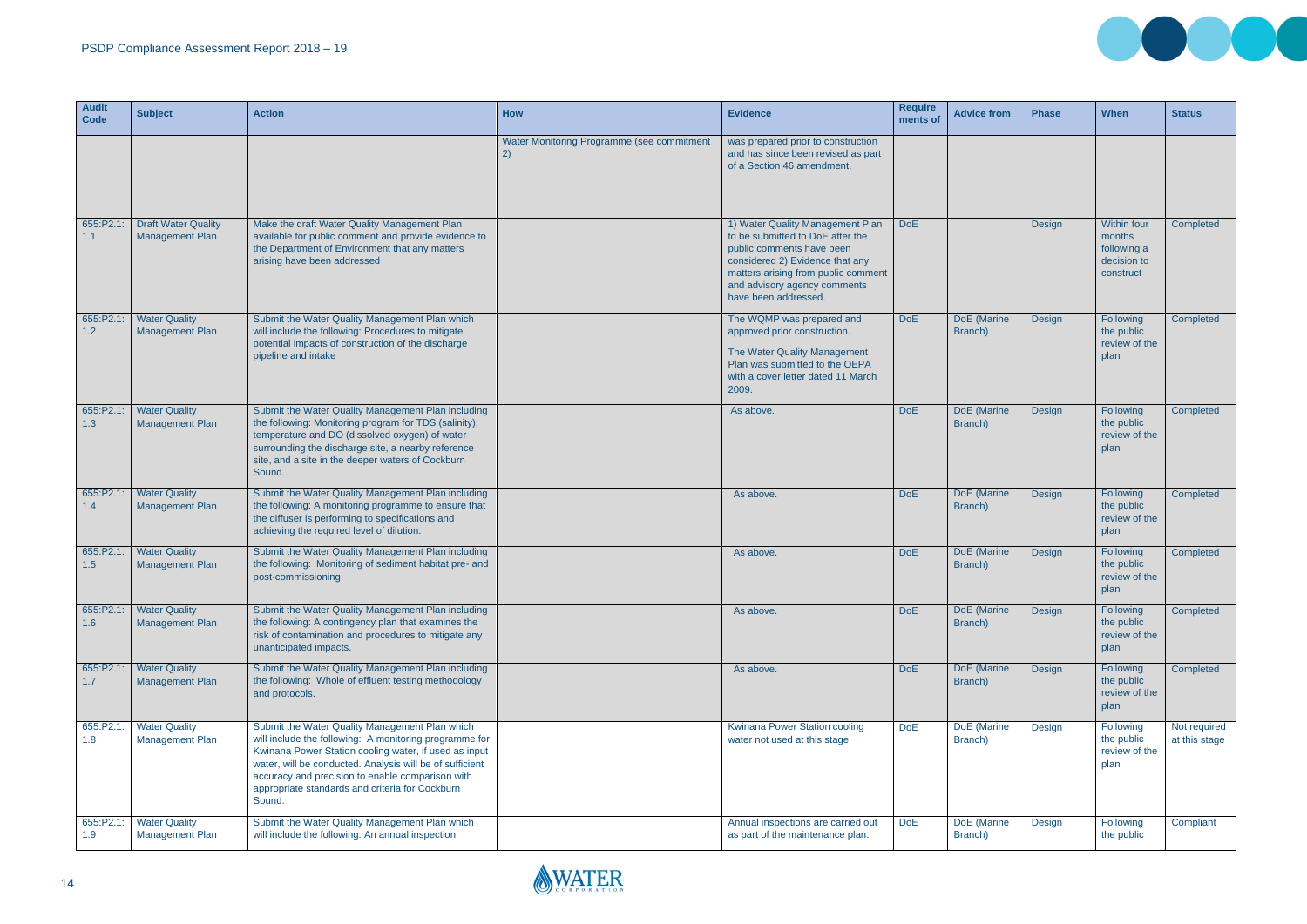| <b>Audit</b><br><b>Code</b> | <b>Subject</b>                                         | <b>Action</b>                                                                                                                                                                           | <b>How</b>                                                                                                                                                                                                            | <b>Evidence</b>                                                                                                                                                                                                                                                                                                            | <b>Require</b><br>ments of | <b>Advice from</b>                                     | <b>Phase</b> | <b>When</b>                                                      | <b>Status</b> |
|-----------------------------|--------------------------------------------------------|-----------------------------------------------------------------------------------------------------------------------------------------------------------------------------------------|-----------------------------------------------------------------------------------------------------------------------------------------------------------------------------------------------------------------------|----------------------------------------------------------------------------------------------------------------------------------------------------------------------------------------------------------------------------------------------------------------------------------------------------------------------------|----------------------------|--------------------------------------------------------|--------------|------------------------------------------------------------------|---------------|
|                             |                                                        | programme to check the physical integrity of the outlet<br>pipe and diffuser.                                                                                                           |                                                                                                                                                                                                                       |                                                                                                                                                                                                                                                                                                                            |                            |                                                        |              | review of the<br>plan                                            |               |
| 655:P2.2:                   | <b>Water Quality</b><br><b>Management Plan</b>         | Implement the Water Quality Management Plan                                                                                                                                             |                                                                                                                                                                                                                       | <b>CR</b><br>In correspondence dated 13 April<br>2012 (DEC ref. A493843) the<br>Corporation provided evidence of<br>implementation.                                                                                                                                                                                        | <b>DoE</b>                 |                                                        | Construction |                                                                  | Completed     |
| 655:P2.2:<br>2              | <b>Water Quality</b><br><b>Management Plan</b>         | Implement the Water Quality Management Plan                                                                                                                                             |                                                                                                                                                                                                                       | <b>CR</b><br>Monitoring as per WQMP continued<br>during this period through the<br>quarterly manual monitoring<br>program and diffuser performance<br>testing & integrity inspections.                                                                                                                                     | <b>DoE</b>                 |                                                        | Operation    |                                                                  | Compliant     |
| 655:P3.1                    | <b>Draft Flora and Fauna</b><br><b>Management Plan</b> | Make the draft Flora and Fauna Management Plan<br>available for public comment and provide evidence to<br>the Department of Environment that any matters<br>arising have been addressed |                                                                                                                                                                                                                       | DEC letter dated 7 April 2005 states<br>commitment complete (DEC ref.<br>A475023).                                                                                                                                                                                                                                         | <b>DoE</b>                 |                                                        | Design       | Within four<br>months<br>following a<br>decision to<br>construct | Completed     |
| 655:P3.1:<br>$\overline{2}$ | Flora and Fauna<br><b>Management Plan</b>              | Submit the Flora and Fauna Management Plan to<br><b>DoE</b>                                                                                                                             | Include the following: Locating the plant and<br>pipelines to minimise clearing and effects on<br>conservation values. Mitigating impacts on<br>Priority Flora. Dieback management measures.<br>Weed control measures | 1) Flora and Fauna Management<br>Plan to be submitted to DoE after<br>the public comments have been<br>considered 2) Evidence that any<br>matters arising from public comment<br>and advisory agency comment have<br>been addressed.<br>DEC letter dated 7 April 2005 states<br>commitment complete (DEC ref.<br>A475023). | <b>DoE</b>                 | <b>DoE</b><br>(Terrestrial<br>section),<br><b>CALM</b> | Design       | Following<br>the public<br>review of the<br>plans                | Completed     |
| 655:P3.2:                   | Flora and Fauna<br><b>Management Plan</b>              | Implement the Flora and Fauna Management Plan<br>described in commitment 3.1                                                                                                            |                                                                                                                                                                                                                       | <b>CR</b><br>A figure showing the rehabilitated<br>area was supplied to DEC in<br>September 2006.                                                                                                                                                                                                                          | <b>DoE</b>                 |                                                        | Construction |                                                                  | Completed     |
| 655:P3.2:                   | Flora and Fauna<br><b>Management Plan</b>              | Implement the Flora and Fauna Management Plan<br>described in commitment 3.1                                                                                                            |                                                                                                                                                                                                                       | CR<br>Flora and Fauna monitoring reports.<br>Letter received from OEPA dated 10<br>October 2013 stating rehabilitation<br>required under this condition can<br>cease.                                                                                                                                                      | <b>DoE</b>                 |                                                        | Operation    |                                                                  | Completed     |
| 655:P4.1:                   | <b>Draft Greenhouse Gas</b><br><b>Management Plan</b>  | Make the draft Greenhouse Gas Management Plan<br>available for public comment and provide evidence to<br>the Department of Environment that any matters<br>arising have been addressed  |                                                                                                                                                                                                                       | The plan was made available for<br>public comment prior to approval<br>and subsequent clearance, which<br>was received in a letter from DEC<br>(DEC ref. A4752757), dated 5<br>September 2006.                                                                                                                             | <b>DoE</b>                 |                                                        | Design       | Within four<br>months<br>following a<br>decision to<br>construct | Completed     |

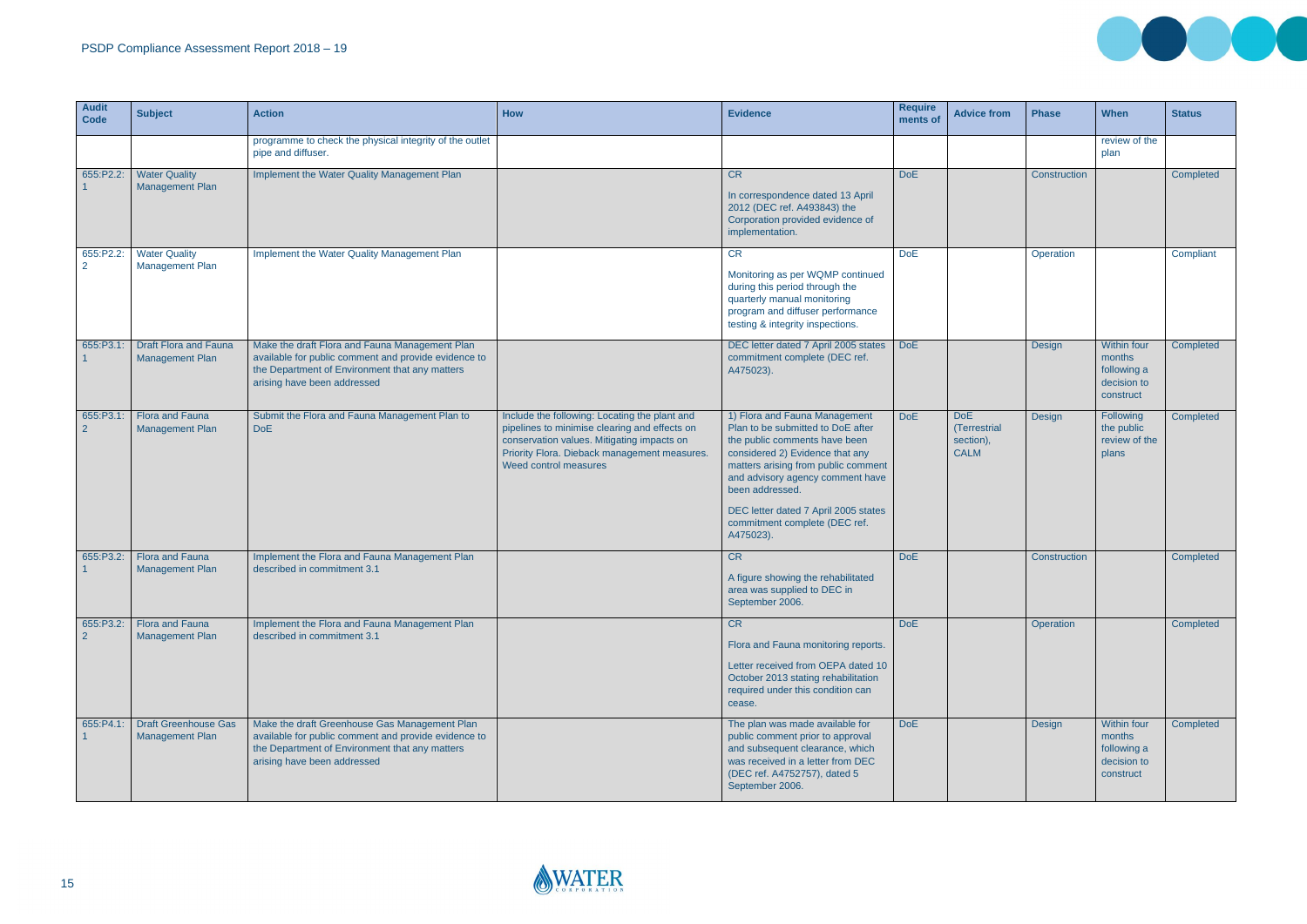

| Audit<br>Code              | <b>Subject</b>                                  | <b>Action</b>                                                                                                                                                                                                       | How                                                                                                                                                                                                                                                                                                                                                                                                                                                                                                                                                                                                                                                                                                                                                                                                                                                                                                                                      | <b>Evidence</b>                                                                                                                                                                                                                                                                                                                                                                                                                   | <b>Require</b><br>ments of | <b>Advice from</b>                           | <b>Phase</b> | <b>When</b>                                                      | <b>Status</b> |
|----------------------------|-------------------------------------------------|---------------------------------------------------------------------------------------------------------------------------------------------------------------------------------------------------------------------|------------------------------------------------------------------------------------------------------------------------------------------------------------------------------------------------------------------------------------------------------------------------------------------------------------------------------------------------------------------------------------------------------------------------------------------------------------------------------------------------------------------------------------------------------------------------------------------------------------------------------------------------------------------------------------------------------------------------------------------------------------------------------------------------------------------------------------------------------------------------------------------------------------------------------------------|-----------------------------------------------------------------------------------------------------------------------------------------------------------------------------------------------------------------------------------------------------------------------------------------------------------------------------------------------------------------------------------------------------------------------------------|----------------------------|----------------------------------------------|--------------|------------------------------------------------------------------|---------------|
| 655:P4.1<br>$\overline{2}$ | <b>Greenhouse Gas</b><br><b>Management Plan</b> | Submit the Greenhouse Gas Management Plan to<br><b>DoE</b>                                                                                                                                                          | Including: Use of sources of renewable energy<br>as far as is practicable. Calculation of the<br>greenhouse gas emissions associated with the<br>proposal, as indicated in 'Minimising<br>Greenhouse Gas Emissions, Guidance for the<br>Assessment of Environmental Factors, No 12'<br>published by the Environmental Protection<br>Authority. Specific measures to minimise the<br>greenhouse gas emissions associated with the<br>proposal. Monitoring of greenhouse gas<br>emissions. Estimation of the greenhouse gas<br>efficiency of the proposal in comparison with the<br>efficiencies of other comparable projects<br>producing a similar product. An analysis of the<br>extent to which the proposal meets the<br>requirements of the National Strategy using a<br>combination of: "no regrets" measures, "beyond<br>no regrets" measures, land use change or<br>forestry offsets, and international flexibility<br>mechanisms | 1) Greenhouse Gas Management<br>Plan to be submitted to DoE after<br>the public comments have been<br>considered 2) Evidence that any<br>matters arising from public comment<br>and advisory agency comments<br>have been addressed.<br>Letter from DEC dated 5 September<br>2006 (DEC ref. A4752757) stated<br>that the management plan was<br>accepted.                                                                         | <b>DoE</b>                 | DoE (Air<br>Quality<br>Management<br>Branch) | Design       | Following<br>the public<br>review of the<br>plan                 | Completed     |
| 655:P4.2                   | <b>Greenhouse Gas</b><br><b>Management Plan</b> | Implement the Greenhouse Gas Management Plan                                                                                                                                                                        |                                                                                                                                                                                                                                                                                                                                                                                                                                                                                                                                                                                                                                                                                                                                                                                                                                                                                                                                          | <b>CR</b>                                                                                                                                                                                                                                                                                                                                                                                                                         | <b>DoE</b>                 |                                              | Operation    |                                                                  | Compliant     |
| 655:P5                     | <b>Greenhouse Gases</b>                         | Take all reasonable and practicable steps to obtain an<br>electricity contract for the plant which will specify that<br>the electricity will be sourced from gas-fired<br>generating units at least 95% of the time |                                                                                                                                                                                                                                                                                                                                                                                                                                                                                                                                                                                                                                                                                                                                                                                                                                                                                                                                          | <b>CR</b><br>From 1 <sup>st</sup> November 2016, electricity<br>was sourced from the general<br>electricity market. Whilst sourcing<br>electricity from the market, Water<br>Corporation has purchased<br>equivalent National Carbon Offset<br>Standard accredited carbon credits<br>to offset the difference in the<br>estimated emissions intensity of its<br>purchased electricity compared with<br>an open cycle gas turbine. | <b>DoE</b>                 | <b>OEPA</b>                                  | Operation    |                                                                  | Compliant     |
| 655:P6.1:                  | <b>Draft Noise</b><br><b>Management Plan</b>    | Make the draft Noise Management Plan available for<br>public comment and provide evidence to the<br>Department of Environment that any matters arising<br>have been addressed                                       |                                                                                                                                                                                                                                                                                                                                                                                                                                                                                                                                                                                                                                                                                                                                                                                                                                                                                                                                          | The plan was available for public<br>comment prior to approval and<br>clearance, which was received in a<br>in a letter from DEC dated 7 March<br>2006.                                                                                                                                                                                                                                                                           | <b>DoE</b>                 |                                              | Design       | Within four<br>months<br>following a<br>decision to<br>construct | Completed     |
| 655:P6.1:                  | Noise Management<br>Plan                        | Submit the Noise Management Plan which includes<br>detailed modelling of noise emissions and cumulative<br>effect of emissions to DoE                                                                               |                                                                                                                                                                                                                                                                                                                                                                                                                                                                                                                                                                                                                                                                                                                                                                                                                                                                                                                                          | 1) Noise Management Plan to be<br>submitted to DoE after the public<br>comments have been considered 2)<br>Evidence that any matters arising<br>from public comment and advisory<br>agency comment have been<br>addressed.<br>Letter from DEC dated 7 March<br>2006 stated that the management<br>plan was accepted and the<br>commitment met.                                                                                    | <b>DoE</b>                 | DoE (Noise<br>Management<br>Branch)          | Design       | Following<br>the public<br>review of the<br>plan                 | Completed     |
| 655:P6.2:                  | Noise Management<br>Plan                        | Implement the Noise Management Plan                                                                                                                                                                                 |                                                                                                                                                                                                                                                                                                                                                                                                                                                                                                                                                                                                                                                                                                                                                                                                                                                                                                                                          | <b>CR</b>                                                                                                                                                                                                                                                                                                                                                                                                                         | <b>DoE</b>                 |                                              | Construction |                                                                  | Completed     |

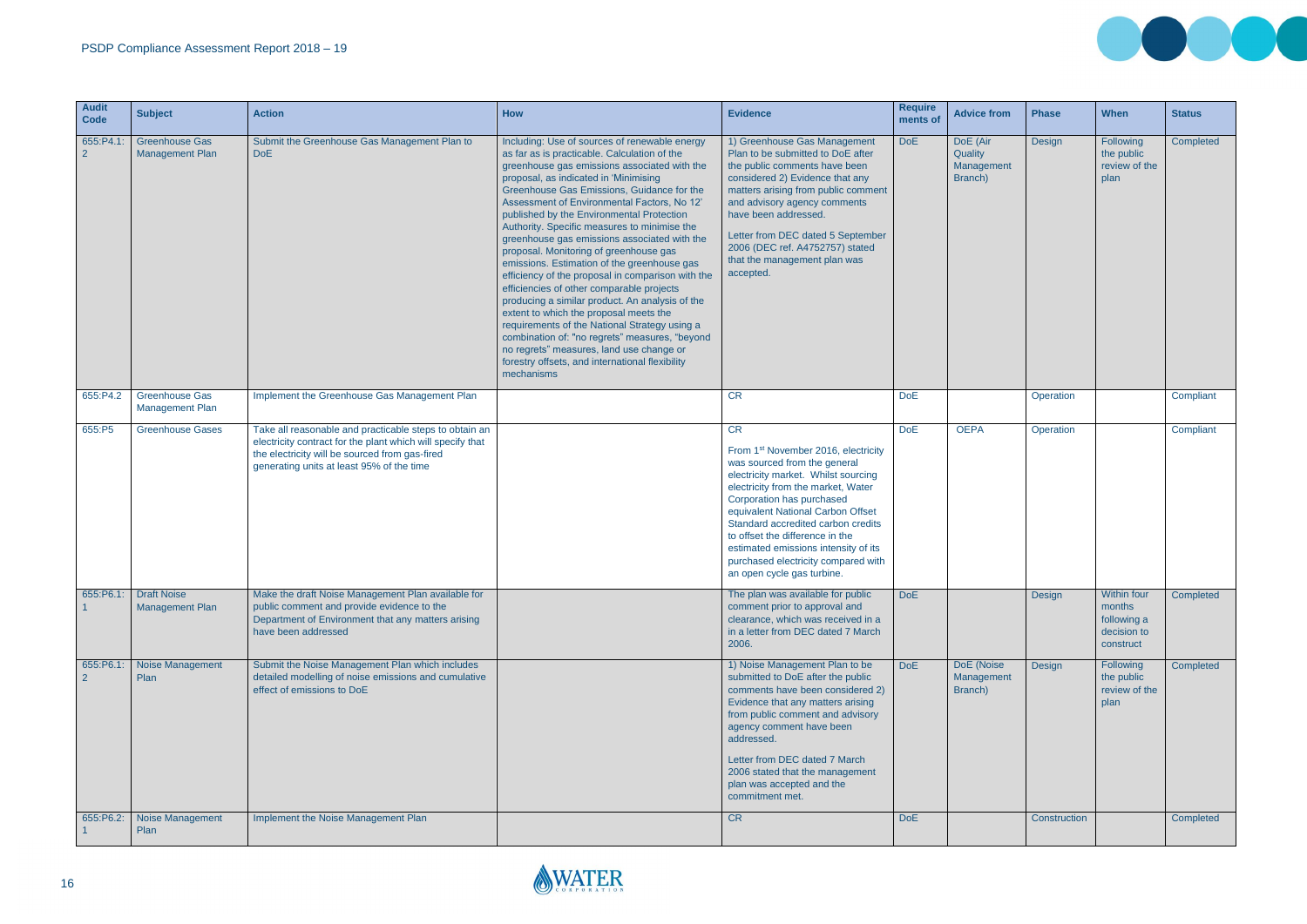| <b>Audit</b><br><b>Code</b> | <b>Subject</b>                                                | <b>Action</b>                                                                                                                                                                                                                                                                                                                                                                                          | How | <b>Evidence</b>                                                                                                                                                                                                                                                                                                                                                                                                                                                                                                                                                                                                     | <b>Require</b><br>ments of | <b>Advice</b> |
|-----------------------------|---------------------------------------------------------------|--------------------------------------------------------------------------------------------------------------------------------------------------------------------------------------------------------------------------------------------------------------------------------------------------------------------------------------------------------------------------------------------------------|-----|---------------------------------------------------------------------------------------------------------------------------------------------------------------------------------------------------------------------------------------------------------------------------------------------------------------------------------------------------------------------------------------------------------------------------------------------------------------------------------------------------------------------------------------------------------------------------------------------------------------------|----------------------------|---------------|
| 655:P6.2:<br>$\overline{2}$ | Noise Management<br>Plan                                      | Implement the Noise Management Plan                                                                                                                                                                                                                                                                                                                                                                    |     | <b>CR</b><br>Noise boundary survey completed<br>in September 2019                                                                                                                                                                                                                                                                                                                                                                                                                                                                                                                                                   | <b>DoE</b>                 |               |
| 655:P7.1:                   | <b>Draft Hazardous</b><br><b>Materials Management</b><br>Plan | Make the draft Hazardous Materials Management<br>Plan available for public comment and provide<br>evidence to the Department of Environment that any<br>matters arising have been addressed                                                                                                                                                                                                            |     |                                                                                                                                                                                                                                                                                                                                                                                                                                                                                                                                                                                                                     | <b>DoE</b>                 |               |
| 655:P7.1:<br>$\overline{2}$ | <b>Hazardous Materials</b><br><b>Management Plan</b>          | Submit the Hazardous Materials Management Plan<br>to DoE                                                                                                                                                                                                                                                                                                                                               |     | 1) Hazardous Materials<br>Management Plan to be submitted<br>to DoE after the public comments<br>have been considered 2) Evidence<br>that any matters arising from public<br>comment and advisory agency<br>comment have been addressed.<br>The Hazardous Materials<br>Management Plan was submitted to<br>and approved by the DER as part of<br>the Consultative Environmental<br>Management Plan (CEMP) for the<br>Project.<br>The plan was approved and<br>managed under requirements of the<br>site's Dangerous Goods licence.<br>Refer to the letter from DEC dated 5<br>September 2006 (DEC ref.<br>A475257). | <b>DoE</b>                 | <b>DolR</b>   |
| 655:P7.2:                   | <b>Hazardous Materials</b><br>Management Plan                 | Implement the Hazardous Materials Management<br>Plan                                                                                                                                                                                                                                                                                                                                                   |     | <b>CR</b>                                                                                                                                                                                                                                                                                                                                                                                                                                                                                                                                                                                                           | <b>DoE</b>                 |               |
| 655:P7.2:<br>$\overline{2}$ | <b>Hazardous Materials</b><br><b>Management Plan</b>          | Implement the Hazardous Materials Management<br>Plan                                                                                                                                                                                                                                                                                                                                                   |     | <b>CR</b><br>Managed under the requirements of<br>the dangerous goods licence.                                                                                                                                                                                                                                                                                                                                                                                                                                                                                                                                      | <b>DoE</b>                 |               |
| 655:P8.1                    | Ocean outlet for<br>seawater return                           | Design the ocean outlet diffuser system and locate it<br>to ensure the discharge complies with the<br>requirements of the Revised Draft Cockburn Sound<br>Environmental Protection Policy 2002 and the<br>Revised Environmental Quality Criteria Reference<br>Document (Cockburn Sound). The design is to be<br>certified by an expert as soon as the optimised design<br>of the diffuser is available |     | CR- ocean outlet diffuser system<br>certified by expert<br>Report showing compliance was<br>submitted to the DEC on the 27<br>February 2006.                                                                                                                                                                                                                                                                                                                                                                                                                                                                        | <b>DoE</b>                 |               |
| 655:P8.2                    | Ocean outlet for<br>seawater return                           | Locate ocean outlet diffuser system to ensure the<br>discharge complies with the requirements of the<br><b>Revised Draft Cockburn Sound Environmental</b><br>Protection Policy 2002 and the Revised<br><b>Environmental Quality Criteria Reference Document</b><br>(Cockburn Sound).                                                                                                                   |     | <b>CR</b><br>Discharge complies with EQCR.<br>Diffuser monitoring results as per<br>MMMP.<br>Report showing compliance was<br>submitted to the DEC on the 27<br>February 2006.                                                                                                                                                                                                                                                                                                                                                                                                                                      | <b>DoE</b>                 |               |





DOOG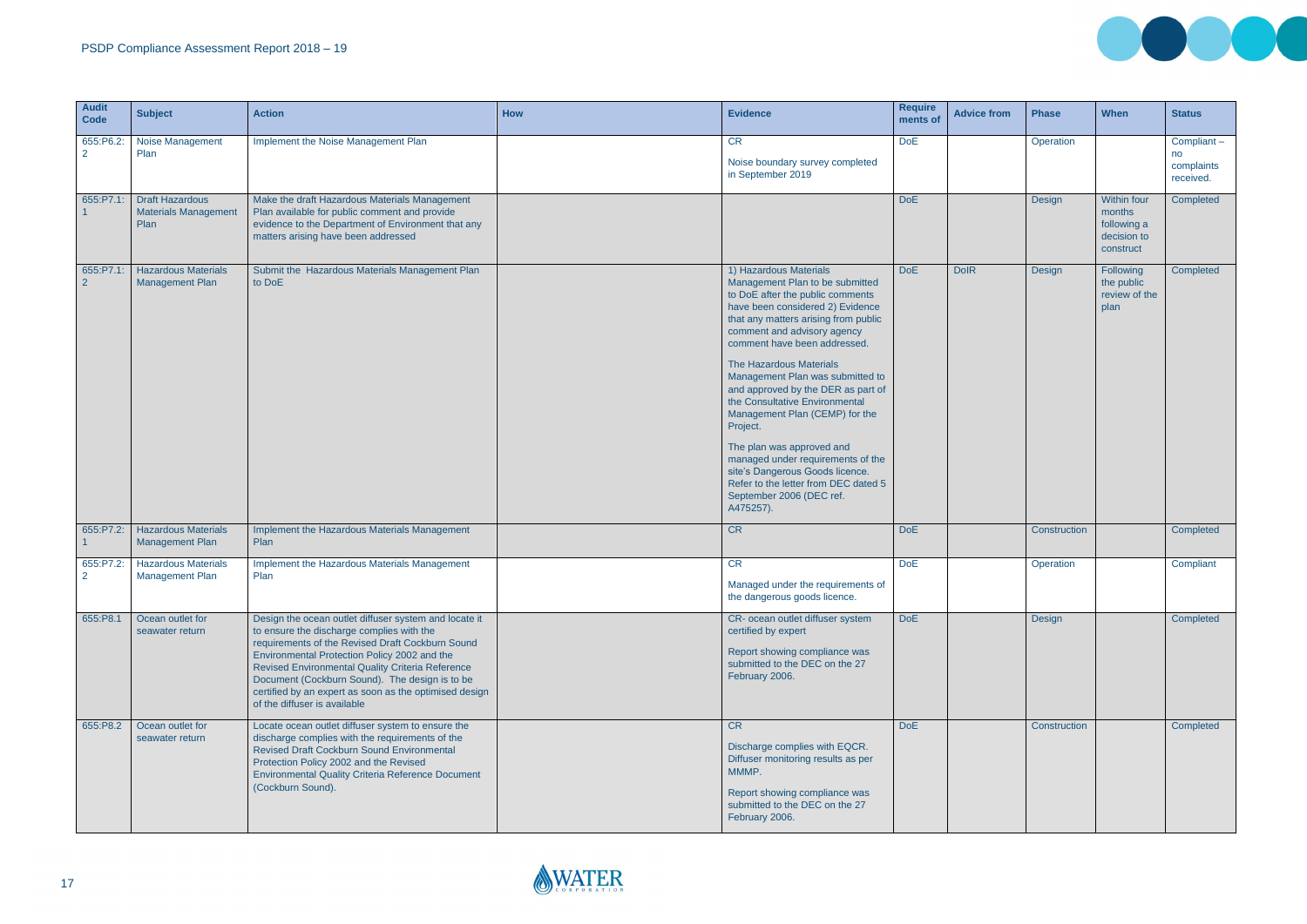| <b>Audit</b><br><b>Code</b> | <b>Subject</b>                                                              | <b>Action</b>                                                                                                                                                                                                                                                                                                                                                                                                                                                                                                                                                                                                                                                            | How                                                                                                                                                                                                               | <b>Evidence</b>                                                                                                              | <b>Require</b><br>ments of | <b>Advice from</b>                                                                       |
|-----------------------------|-----------------------------------------------------------------------------|--------------------------------------------------------------------------------------------------------------------------------------------------------------------------------------------------------------------------------------------------------------------------------------------------------------------------------------------------------------------------------------------------------------------------------------------------------------------------------------------------------------------------------------------------------------------------------------------------------------------------------------------------------------------------|-------------------------------------------------------------------------------------------------------------------------------------------------------------------------------------------------------------------|------------------------------------------------------------------------------------------------------------------------------|----------------------------|------------------------------------------------------------------------------------------|
| 655:P9                      | Seawater return                                                             | Obtain an expert assessment of the likely stratification<br>build up and any subsequent dissolved oxygen effects<br>in the deeper area of Cockburn Sound                                                                                                                                                                                                                                                                                                                                                                                                                                                                                                                 |                                                                                                                                                                                                                   | <b>CR-Expert assessment findings</b><br>DEC Letter dated 16th January<br>2009 acknowledges completion of<br>commitment.      | <b>DoE</b>                 |                                                                                          |
| 655:P10.                    | Whole effluent toxicity<br>testing                                          | Conduct WET testing of the high salinity seawater<br>discharge including added chemicals (anti-scalants<br>and biocides) as soon as the chemicals to be used<br>and their likely dosing rates are known to a<br>reasonable level of certainty. Conduct the testing<br>following the principles contained in the USEPA,<br>APHA and ASTM protocols at a NATA accredited<br>laboratory in accordance with the protocols set out in<br>ANZECC/ARMCANZ (2000) whole effluent toxicity<br>protocols, at various concentration levels as stated in<br>the Water Quality Management Plan. 2. Report the<br>results of WET testing as described in commitment<br>10.1 to the DoE |                                                                                                                                                                                                                   | <b>CR</b><br>DEC letter dated 9 May 2008<br>confirms requirements met.                                                       | <b>DoE</b>                 |                                                                                          |
| 655:P10.<br>$\overline{2}$  | Whole effluent toxicity<br>testing                                          | Report the results of WET testing as described in<br>commitment 10.1 to the DoE                                                                                                                                                                                                                                                                                                                                                                                                                                                                                                                                                                                          |                                                                                                                                                                                                                   | <b>CR</b><br>As above.                                                                                                       | <b>DoE</b>                 |                                                                                          |
| 655:P10.<br>3               | Whole effluent toxicity<br>testing                                          | Conduct WET testing of the high salinity seawater<br>discharge as described in commitment 10.1 above 12<br>months after commissioning                                                                                                                                                                                                                                                                                                                                                                                                                                                                                                                                    |                                                                                                                                                                                                                   | CR<br>As above.                                                                                                              | <b>DoE</b>                 |                                                                                          |
| 655:P10.<br>$\overline{4}$  | Whole effluent toxicity<br>testing                                          | Report the results of WET testing as described in<br>commitment 10.3 to the DoE                                                                                                                                                                                                                                                                                                                                                                                                                                                                                                                                                                                          |                                                                                                                                                                                                                   | CR<br>As above.                                                                                                              | <b>DoE</b>                 |                                                                                          |
| 655:P11.                    | Vegetation, Declared<br><b>Rare and Priority Flora</b><br>and Fauna Habitat | Conduct a survey of product pipeline routes to<br>determine final alignments to avoid areas identified by<br><b>CALM or DoE</b>                                                                                                                                                                                                                                                                                                                                                                                                                                                                                                                                          |                                                                                                                                                                                                                   | <b>Survey findings</b><br>DEC letter dated 7 April 2005 states<br>commitment met.                                            | <b>DoE</b>                 | <b>CALM</b>                                                                              |
| 655:P11.<br>$\overline{2}$  | <b>Rare and Priority Flora</b><br>and Fauna Habitat                         | Vegetation, Declared   Conduct detailed surveys for Rare and Priority Flora,<br>to contribute to the Flora and Fauna Management<br><b>Plan</b>                                                                                                                                                                                                                                                                                                                                                                                                                                                                                                                           |                                                                                                                                                                                                                   | Rare flora and Priority Flora and<br><b>Fauna Survey findings</b><br>DEC letter dated 7 April 2005 states<br>commitment met. | <b>DoE</b>                 | <b>CALM</b>                                                                              |
| 655:P12                     | Nitrogen loading to<br><b>Cockburn Sound</b>                                | Prepare a management plan to ensure that the<br>upgraded desalination plant is nitrogen-neutral<br>relative to the 30 GL/a desalination plant                                                                                                                                                                                                                                                                                                                                                                                                                                                                                                                            |                                                                                                                                                                                                                   | Management plan - Nitrogen<br>loading to Cockburn Sound<br>DEC letter dated 5 September 2006<br>states commitment met.       | <b>DoE</b>                 | Cockburn<br>Sound<br>Management<br>Council, Town<br>of Kwinana,<br>Town of<br>Rockingham |
| 655:P13                     | Nitrogen loading to<br>Cockburn Sound                                       | Use Nitrogen-free alternatives for process chemicals<br>where appropriate and practicable                                                                                                                                                                                                                                                                                                                                                                                                                                                                                                                                                                                | Currently coagulant aid is the only chemical<br>regularly used which contains a significant<br>concentration of nitrogen. Most of the nitrogen<br>binds to solids and is disposed with the solid<br>waste stream. | <b>CR</b>                                                                                                                    | <b>DoE</b>                 | CSMC, Town<br>of Kwinana,<br>City of<br>Rockingham                                       |



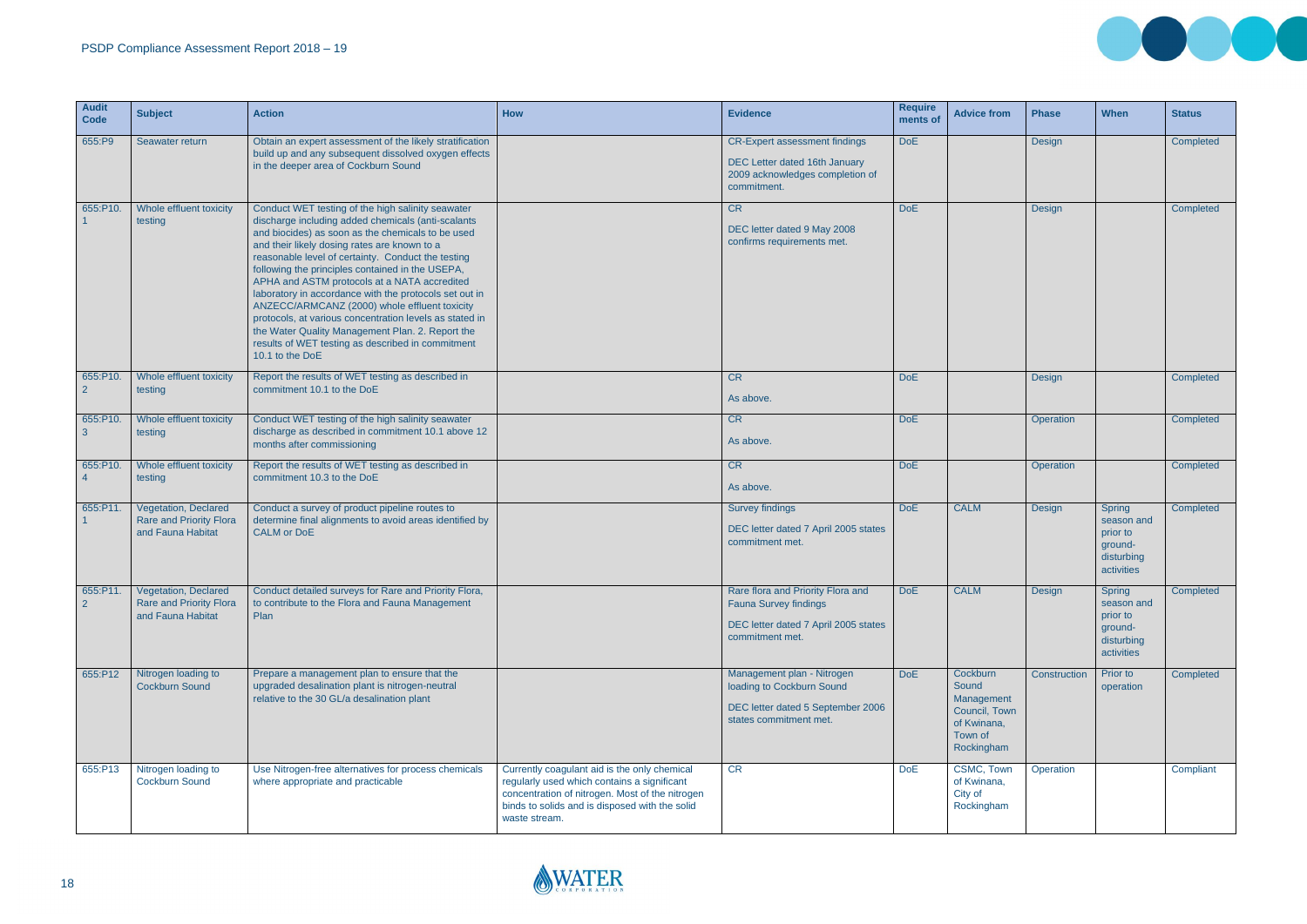

| <b>Audit</b><br>Code | <b>Subject</b> | <b>Action</b> | <b>How</b>                                                                                                                                                                                                                                         | <b>Evidence</b> | <b>Require</b><br>ments of | <b>Advice from</b> | Phase | When | <b>Status</b> |
|----------------------|----------------|---------------|----------------------------------------------------------------------------------------------------------------------------------------------------------------------------------------------------------------------------------------------------|-----------------|----------------------------|--------------------|-------|------|---------------|
|                      |                |               | The use of the coagulant aid is minimised by the<br>control system which automatically adjusts the<br>dose rate of coagulant aid based on incoming<br>water quality parameters. This ensures the use<br>of the chemical is minimised in real-time. |                 |                            |                    |       |      |               |

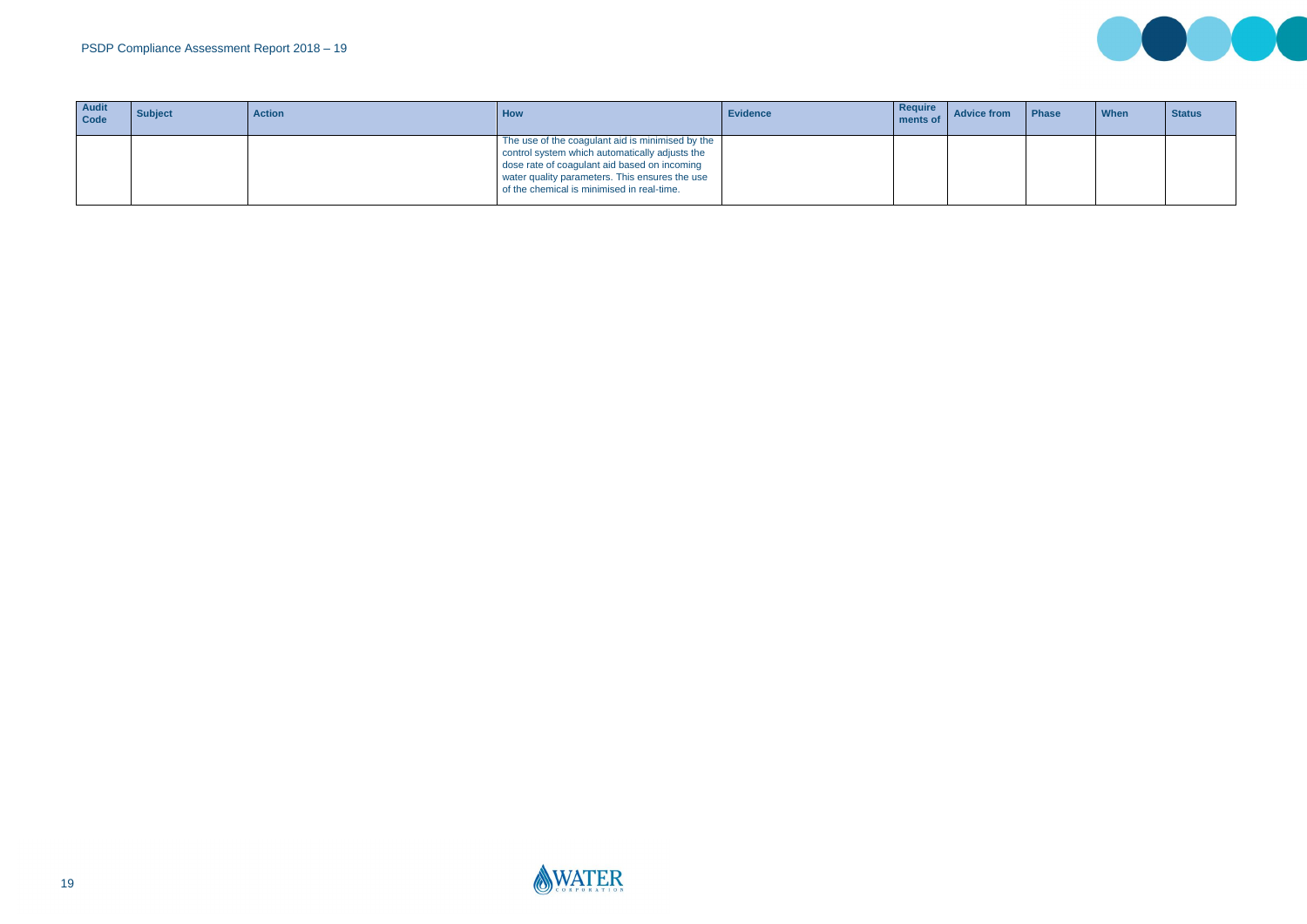

#### **Table 2: Audit Table – MS832**

#### **Note:**

- Phases that apply in this table **= Pre-Construction**, **Construction**, **Operation**, **Decommissioning**, **Overall** (several phases)
- This audit table is a summary and timetable of conditions and commitments applying to this project. Refer to the Minister's Statement for full detail/precise wording of individual elements.
- Code prefixes: M = Minister's condition; P = Proponent's commitment; A = Audit specification; N = Procedure.
- Any elements with status = "Audited by proponent only" are legally binding but are not required to be addressed specifically in compliance reports, if complied with.
- Acronyms list: Chief Executive Officer of the Office of the Environmental Protection Authority CEO OEPA; Office of the Environmental Protection Authority OEPA; Perth Seawater Desalination Plant PSDP

| <b>Audit</b><br>Code | <b>Subject</b>                        | <b>Action</b>                                                                                                                                                                                                                                                                                                                                                                                                                                                                                                                                                                                                                                                                                                                                                                                                                                                                                                                                                                                                                                                                                        | <b>How</b>                                                                                                                                                                                                                                                                                                                                                                                                  | <b>Evidence</b>                                                                                                                                                                                                                                                                                   | <b>Satisfy</b>    | <b>Advice</b> | <b>Phase</b> | When                                                                                                                                                                                    | <b>Status</b> |
|----------------------|---------------------------------------|------------------------------------------------------------------------------------------------------------------------------------------------------------------------------------------------------------------------------------------------------------------------------------------------------------------------------------------------------------------------------------------------------------------------------------------------------------------------------------------------------------------------------------------------------------------------------------------------------------------------------------------------------------------------------------------------------------------------------------------------------------------------------------------------------------------------------------------------------------------------------------------------------------------------------------------------------------------------------------------------------------------------------------------------------------------------------------------------------|-------------------------------------------------------------------------------------------------------------------------------------------------------------------------------------------------------------------------------------------------------------------------------------------------------------------------------------------------------------------------------------------------------------|---------------------------------------------------------------------------------------------------------------------------------------------------------------------------------------------------------------------------------------------------------------------------------------------------|-------------------|---------------|--------------|-----------------------------------------------------------------------------------------------------------------------------------------------------------------------------------------|---------------|
| 832:M5.1             | <b>Compliance</b><br><b>Reporting</b> | The proponent shall prepare and maintain a compliance assessment plan to<br>the satisfaction of the Chief Executive Officer (CEO) of the Office of the<br><b>Environmental Protection Authority.</b>                                                                                                                                                                                                                                                                                                                                                                                                                                                                                                                                                                                                                                                                                                                                                                                                                                                                                                 |                                                                                                                                                                                                                                                                                                                                                                                                             | Compliance assessment plan<br>submitted Dec 2010<br>Revised CAP submitted to<br>OEPA March 2015                                                                                                                                                                                                   | CEO - OEPA        |               | Overall      |                                                                                                                                                                                         | Compliant     |
| 832:M5.2             | <b>Compliance</b><br><b>Reporting</b> | The proponent shall submit to the CEO of the Office of the Environmental<br>Protection Authority, the compliance assessment plan required by condition 5-<br>1 at least six months prior to the first compliance assessment report required<br>by condition 5-6. The compliance assessment plan shall indicate: 1. the<br>frequency of compliance reporting; 2. the approach and timing of compliance<br>assessments; 3. the retention of compliance assessments; 4. reporting of<br>potential non-compliances and corrective actions taken; 5. the table of contents<br>of compliance assessment reports; and 6. public availability of compliance<br>assessment reports.                                                                                                                                                                                                                                                                                                                                                                                                                           |                                                                                                                                                                                                                                                                                                                                                                                                             | This report                                                                                                                                                                                                                                                                                       | <b>CEO - OEPA</b> |               | Design       | Six months<br>prior to the first<br>compliance<br>assessment<br>report required<br>by condition 5-                                                                                      | Completed     |
| 832:M5.3             | <b>Compliance</b><br><b>Reporting</b> | The proponent shall assess compliance with conditions in accordance with the<br>compliance assessment plan required by condition 5-1.                                                                                                                                                                                                                                                                                                                                                                                                                                                                                                                                                                                                                                                                                                                                                                                                                                                                                                                                                                | Annual compliance<br>assessment report and Annual<br><b>Internal Third Party</b><br><b>Compliance Audit</b>                                                                                                                                                                                                                                                                                                 | This report. Annual internal<br>audit upon completion of this<br>draft report                                                                                                                                                                                                                     |                   |               | Overall      |                                                                                                                                                                                         | Compliant     |
| 832:M5.4             | <b>Compliance</b><br><b>Reporting</b> | The proponent shall retain reports of all compliance assessments described in<br>the compliance assessment plan required by condition 5-1 and shall make<br>those reports available when requested by the CEO of the Office of the<br><b>Environmental Protection Authority.</b>                                                                                                                                                                                                                                                                                                                                                                                                                                                                                                                                                                                                                                                                                                                                                                                                                     | <b>Record keeping</b>                                                                                                                                                                                                                                                                                                                                                                                       | Historical reports kept in Water<br>Corporation's document<br>management system, Nexus.                                                                                                                                                                                                           | CEO - OEPA        |               | Overall      |                                                                                                                                                                                         | Compliant     |
| 832:M5.5             | <b>Compliance</b><br><b>Reporting</b> | The proponent shall advise the CEO of the Office of the Environmental<br>Protection Authority of any potential non-compliance as soon as practicable                                                                                                                                                                                                                                                                                                                                                                                                                                                                                                                                                                                                                                                                                                                                                                                                                                                                                                                                                 | Notify CEO of OEPA                                                                                                                                                                                                                                                                                                                                                                                          | Correspondence                                                                                                                                                                                                                                                                                    | CEO - OEPA        |               | Overall      | As soon as<br>practicable                                                                                                                                                               | Compliant     |
| 832:M5.6             | <b>Compliance</b><br><b>Reporting</b> | The proponent shall submit a compliance assessment report annually from the<br>date of issue of this Implementation Statement addressing the previous twelve-<br>month period or other period as agreed by the CEO of the Office of the<br>Environmental Protection Authority. The compliance assessment report shall:<br>1. be endorsed by the proponent's Managing Director or a person, approved in<br>writing by the CEO of the Office of the Environmental Protection Authority,<br>delegated to sign on the Managing Director's behalf; 2. include a statement as<br>to whether the proponent has complied with the conditions; 3. identify all<br>potential non-compliances and describe corrective and preventative actions<br>taken; 4. be made publicly available in accordance with the approved<br>compliance assessment plan; and 5. indicate any proposed changes to the<br>compliance assessment plan required by condition 5-1.                                                                                                                                                      |                                                                                                                                                                                                                                                                                                                                                                                                             | <b>Compliance Assessment Report</b>                                                                                                                                                                                                                                                               | <b>CEO - OEPA</b> |               | Overall      | <b>Annually from</b><br>the date of<br>issue of this<br>Implementation<br><b>Statement</b><br>Approval<br>received 28<br>Oct 2014 from<br>OEPA to<br>amend<br>reporting<br>period to FY | Compliant     |
| 832:M8.1             | <b>Marine Water Quality</b>           | To protect the water quality of Cockburn Sound in accordance with the State<br>Environmental (Cockburn Sound) Policy 2005 (SEP) the proponent shall<br>operate the Perth Metropolitan Desalination Plant so that increases in the<br>intensity and/or duration of density stratification do not cause declines in<br>dissolved oxygen of bottom waters, defined as less than or equal to 0.5 metres<br>above the seabed, to 60% saturation (24 hour running median) or less in the<br>high and/or moderate protection areas of Cockburn Sound as defined by the<br>SEP. This will be achieved by the proponent:<br>1. Developing and implementing a monitoring plan to the satisfaction of the<br>CEO of the Office of the Environmental Protection Authority. Monitoring will<br>include dissolved oxygen levels of the bottom waters (as defined above) and<br>other parameters relating to dissolved oxygen levels in Cockburn Sound. The<br>monitoring plan will also consider the parameters necessary to define the<br>spatial extent, characteristics and persistence of the Plant plume; and | Develop a monitoring plan to<br>the satisfaction of the CEO of<br>the OEPA. Monitoring will<br>include dissolved oxygen<br>levels of the bottom water and<br>other parameters relating to<br>dissolved oxygen levels in<br>Cockburn Sound. The<br>monitoring plan will also<br>consider the parameters<br>necessary to define the spatial<br>extent, characteristics and<br>persistence of the plant plume. | <b>Marine Monitoring and</b><br>Management Plan (MMMP)<br>signed by the OEPA on 28<br>February 2011.<br><b>PSDP Marine Operational</b><br><b>Monitoring Procedure endorsed</b><br>by the OEPA on 6 June 2012.<br><b>Report on MMMP results</b><br>submitted to the OEPA 15<br><b>August 2013.</b> | <b>CEO - OEPA</b> |               | Overall      |                                                                                                                                                                                         | Completed     |

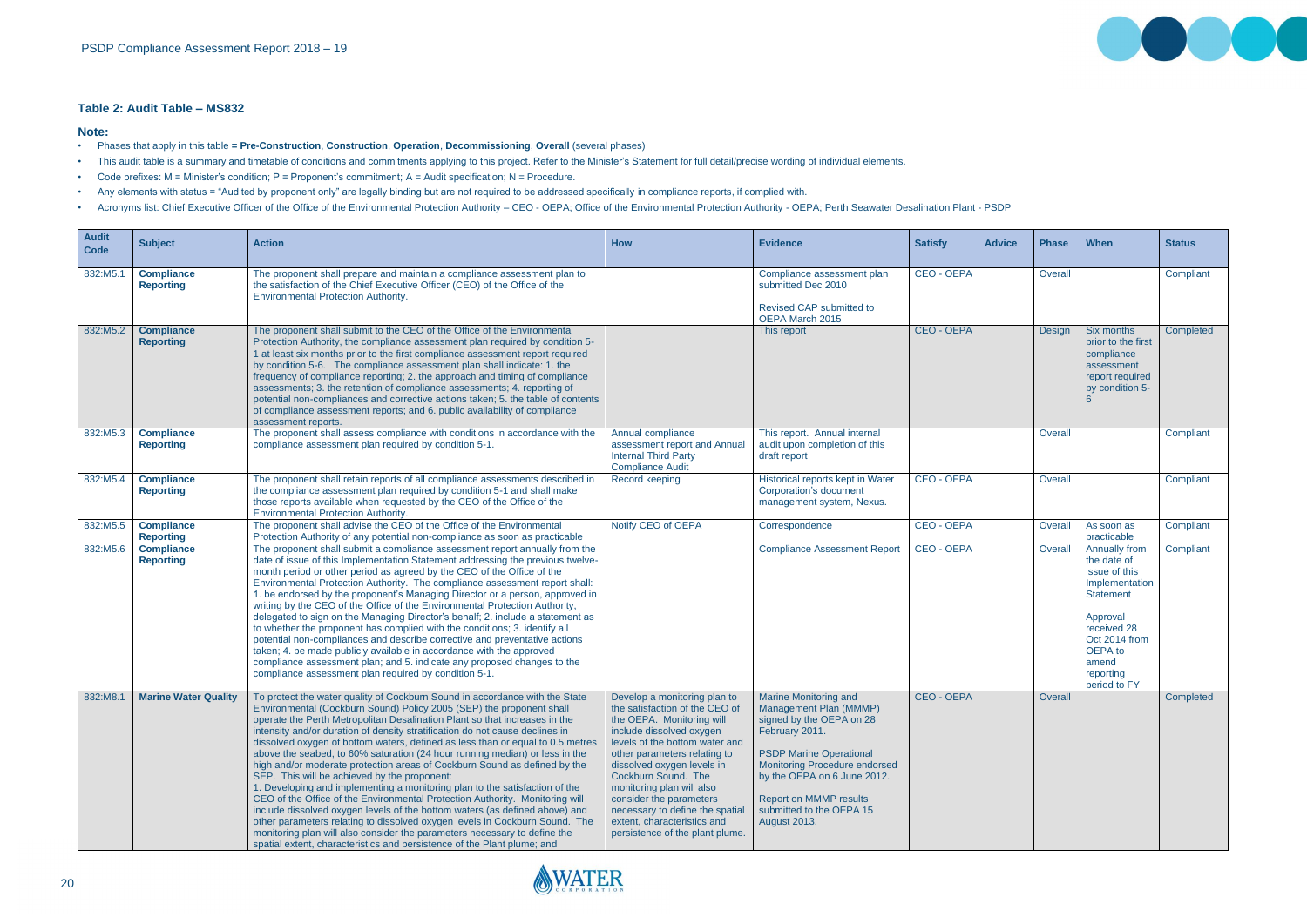

|          |                             | 2. Undertaking a management response to the satisfaction of the CEO of<br>Office of the Environmental Protection Authority if the monitoring required by<br>condition 8-1-1 detects declines in dissolved oxygen of bottom waters, defined<br>as less than or equal to 0.5 metres above the seabed, to 60% saturation (24<br>hour running median) or less in the high and/or moderate protection areas of<br><b>Cockburn Sound</b> |                                                             | Letter received from OEPA<br>dated 1 April 2014 stating<br>monitoring required under this<br>condition can cease.<br>Revert to monitoring required<br>under MS655.2-2  |            |         |                                        |           |
|----------|-----------------------------|------------------------------------------------------------------------------------------------------------------------------------------------------------------------------------------------------------------------------------------------------------------------------------------------------------------------------------------------------------------------------------------------------------------------------------|-------------------------------------------------------------|------------------------------------------------------------------------------------------------------------------------------------------------------------------------|------------|---------|----------------------------------------|-----------|
| 832:M8.2 | <b>Marine Water Quality</b> | To provide a basis for the Minister for Environment and the Minister for Water<br>to review the requirement for further monitoring and management, the<br>proponent shall implement the monitoring plan required by condition 8-1-1 for a<br>continuous period extending over at least two autumn periods                                                                                                                          | Implement monitoring plan as<br>required by condition 8.1.1 | Monitoring plan successfully<br>implemented.<br>Summary report submitted and<br>advice received from OEPA that<br>monitoring can cease (Letter<br>dated 1 April 2014). | CEO - OEPA | Overall | Over at least<br>two autumn<br>periods | Completed |

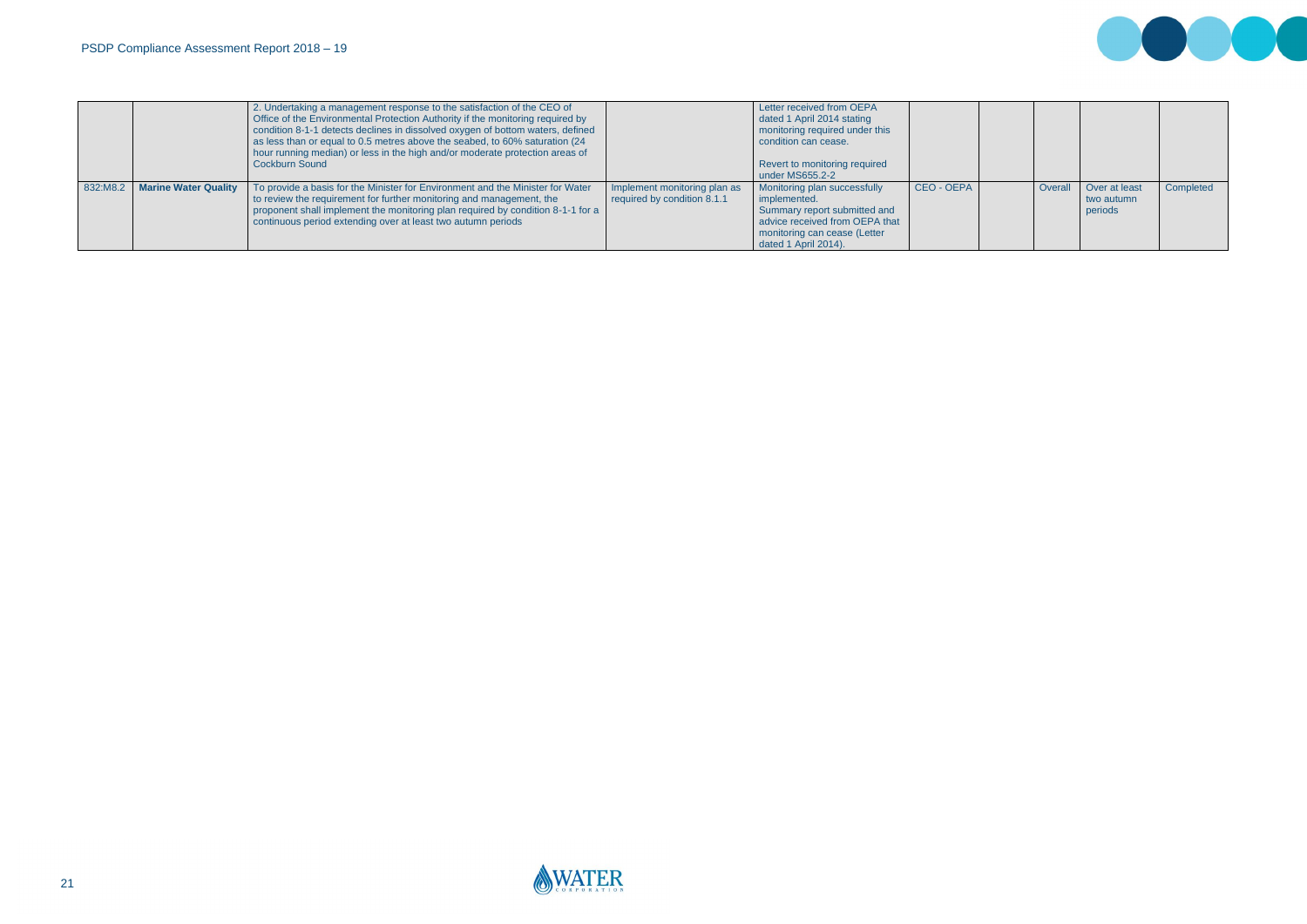

# <span id="page-21-0"></span>**7 Appendices**

**Appendix 1 – Photographs – Environmental Improvement Initiatives**



Figure 1: Rubbish collected during the December 2020 beach clean-up event.



Figure 2: Staff involved on beach clean-up event.